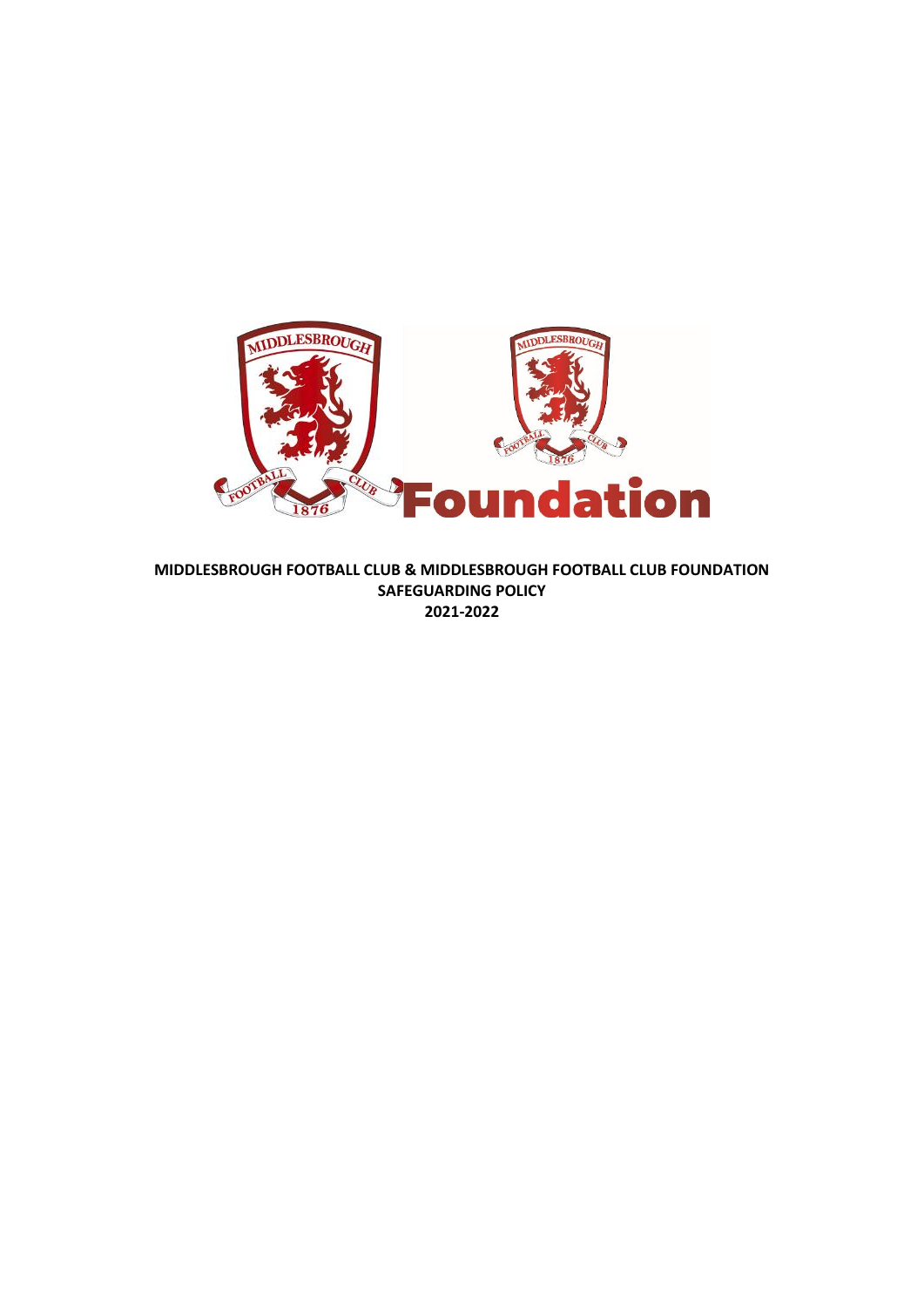



## **STATEMENT OF COMMITMENT**

Middlesbrough Football Club ("MFC") and Middlesbrough Football Club Foundation ("MFCF") (together "the Organisations") are fully committed to the safeguarding and welfare of children, young people, young players, and adults at risk, ("Vulnerable Persons") and expects all Organisation Personnel (which for the purpose of this Policy includes volunteers) and players and participants to share this commitment. This is paramount to the Board of both Organisations.

The Organisations make provisions for Vulnerable Persons ensuring that:

- the welfare of these persons is paramount;
- all Vulnerable Persons, whatever their age, culture, disability, sex, language, race, religion or belief and/or sexual identity have the right to safety and protection from abuse and harm;
- processes are in place for the protection of Vulnerable Persons from radicalisation;
- all suspicions and allegations of abuse will be taken seriously and responded to swiftly and appropriately;
- all Organisation Personnel have a responsibility to report concerns to the Head of Safeguarding or Designated Safeguarding Officers;
- safeguarding is everyone's responsibility.

Signed on behalf of Middlesbrough Football Club & Middlesbrough Football Club Foundation

Neil Bausor John Baker **Chief Executive - MFC Chairman - MFCF**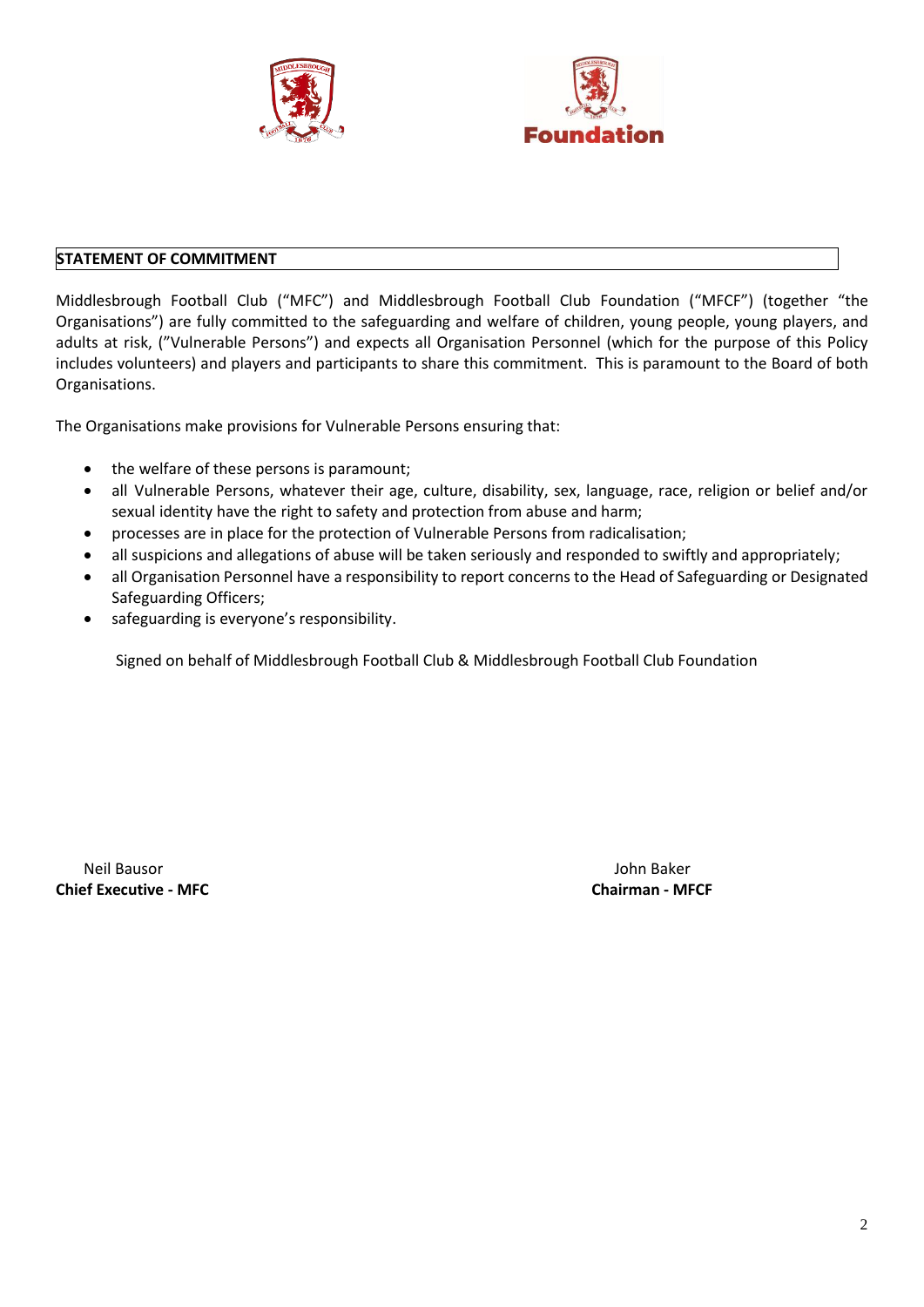



#### **COVID-19**

The COVID-19 pandemic has significantly impacted the operating procedures of all businesses. The Organisations' have implemented measures to ensure that all individuals are in as safe an environment as possible whilst attending activities, facilities or sites operated by the Organisations in accordance with guidance issued by the Premier League, the EFL and the Government.

Safeguarding principles remain the same with the best interests of Vulnerable Persons as a priority.

If anyone has a safeguarding concern about any Vulnerable Person connected to the Club, they should act immediately. A Designated Safeguarding Officer will always be available.

#### **ORGANISATION SAFEGUARDING CONTACTS DETAILS**

**Robin Bloom** - Board Level Senior Safeguarding Lead (BLSSL) 07980 769554

**Brian Robinson** - Head of Safeguarding (MFC & MFCF) (CHOS) 07730 565788

#### **DESIGNATED SAFEGUARDING OFFICERS (DSO)**

**Yvonne Ferguson** - MFC Head of Supporter Services/Matchday Designated Safeguarding Officer Tel: (01642) 757648 / 07841 997 704

**Barry Dawson** - MFC Academy Head of Education & Welfare/Academy Designated Safeguarding Officer Tel: (01325) 722222 / 07801 335 763

 **Marc McPhillips** - MFCF East Cleveland Manager/Foundation Designated Safeguarding Officer Tel: (01642) 454816 / 07528 552582

If you have **serious concerns about the immediate safety** of a Vulnerable Person, contact the Police or Social Services. Record the name of the person you spoke to and inform the relevant CHOS/DSO of the report and any actions.

### **POLICY STATEMENT**

The Organisations recognise their respective duty of care to safeguard from harm all Vulnerable Persons involved in activities organised by them. All Vulnerable Persons have the right to be protected. The needs of disabled persons and others who may be particularly vulnerable must be taken into account. The Organisations will do their utmost to ensure the safety and protection of all Vulnerable Persons involved in activities within their control through adherence to the safeguarding guidelines adopted by the Organisations.

On joining the Organisations, all Organisation Personnel receive a safeguarding induction. Those Organisation Personnel who work directly with Vulnerable Persons receive enhanced safeguarding training. Participants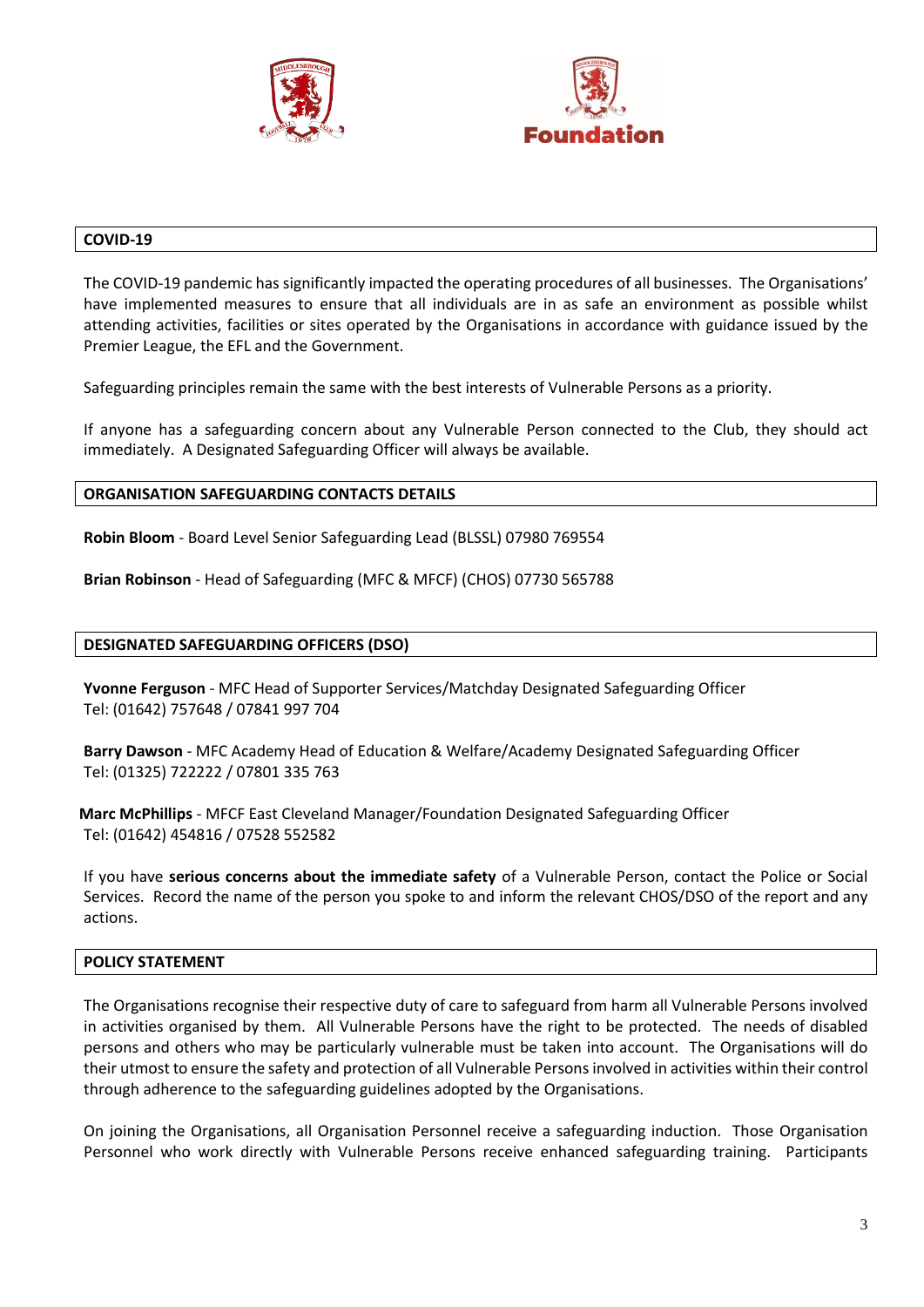



attending MFCF programmes, and Academy Players are also advised in relation to the safeguarding procedures in place within the Organisations.

#### **DEFINITIONS**

**Child:** an individual under the age of 18. *NOTE it is Organisational policy that individuals under 14 years of age are not allowed to attend a Match at the Stadium without a qualifying adult (age 18-years and over). As a result, and in line with reasonable adjustments, any supporter who is under 14 years of age must attend a Match with a parent or guardian. Supporters over 14 years and under 18 years are allowed to attend a Match at the Stadium unaccompanied however they are not allowed to be responsible for another supporter. Only supporters aged 18 years and over can be responsible for a supporter under the age of 18 years.*

**Adults at Risk:** a person aged 18 or over who is receiving one of the following services:

- health care
- relevant personal care
- social care work
- assistance in relation to general household matters by reason of age, illness or disability
- relevant assistance in the conduct of their own affairs or conveying (due to age, illness or disability in prescribed circumstances)

*For more detail please see the Adults at Risk Policy.*

**Organisation Personnel:** any member of the workforce either Middlesbrough Football Club or MFC Foundation, in a paid or unpaid capacity including volunteers.

**Vulnerable Persons:** children, young people and Adults at Risk collectively.

#### **POLICY AIMS**

The aim of our Safeguarding Policy is to promote good practice and to enable Organisation Personnel to:

- provide Vulnerable Persons with appropriate safety and protection whilst in the care of MFC and MFCF
- through the provision of relevant safeguarding training, delivered by appropriate training providers as appropriate to their role or engagement
- make informed and confident responses relating to specific safeguarding issues
- through education and communication, raise awareness amongst Vulnerable Persons and their parents/guardians/carers to understand their role in safeguarding

#### **SCOPE**

This policy applies to all activities run or manged by either Organisation whether they are undertaken within the Stadium, Training Ground, Academy, Foundation facilities or at any external venue.

#### **PROMOTING GOOD PRACTICE WITH VULNERABLE PERSONS**

Abuse can occur in any context including home, school, work or the footballing environment. Some individuals will actively seek employment or voluntary work with Vulnerable Persons in order to harm them. A coach, instructor,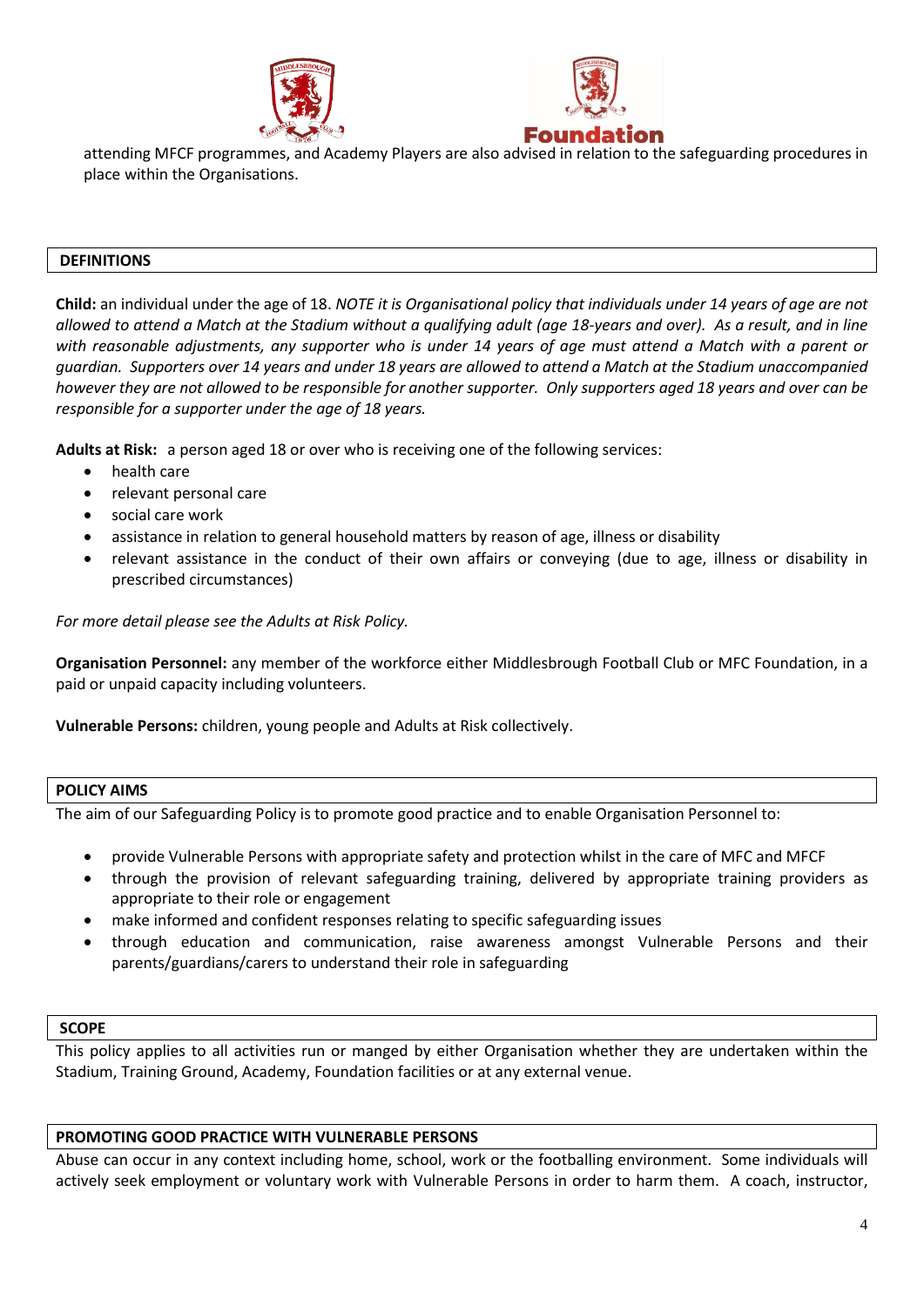



teacher, official or volunteer may have regular contact with Vulnerable Persons and be an important link in identifying situations where they need protection.

Abuse can take the form of physical, emotional, neglect and sexual abuse. Having knowledge of such abuse can result in strong and difficult emotions in those assisting a person affected by such abuse. It is important to understand these feelings and not allow them to interfere with your judgement about any reporting or action required.

Any concern regarding poor practice should be reported as outlined in this policy.

If it is brought to the attention of the MFC or MFCF that a Vulnerable Person participating in any activity has or may have been subject to abuse outside the footballing environment, we recognise that football can play a crucial role as part of a care plan or in improving their self-esteem. In such instances the respective Organisation will work with the referral agencies to ensure they receive the appropriate support.

## **GOOD PRACTICE GUIDELINES**

All personnel must demonstrate exemplary behaviour in order to safeguard Vulnerable Persons and report any concern about the welfare of a Vulnerable Person both in the best interest of the Vulnerable Person and to protect themselves from allegations. The following are examples of how to create a positive culture within the Organisations:

### **Good practice means always:**

- promptly respond to any request to complete or update your DBS Criminal Records Check
- promptly inform the HR Department in respect of any investigation, allegation or arrest which may impact your role in working with Vulnerable Persons
- work in an open environment, for example, avoid private or unobserved situations and encourage an transparency in communication
- treat all people, including Vulnerable Persons, equally and with respect and dignity
- put the welfare of the individual before winning and achieving goals
- maintain a professional relationship with Vulnerable Persons, for example, never have an intimate relationship with a Child U18 (even if they are over 16 years old) or an Adult at Risk (even if they are over 18 years old)
- never take advantage of a position of trust, control or responsibility for those in yoursupervision, care, support or coaching environment
- build balanced relationships based on mutual trust which empowers Vulnerable Persons to share in the decision-making process
- make football fun, enjoyable and promote fair play

### **Coaching Contact:**

• If any form of manual/physical contact is required, it should be provided openly and according to coaching guidelines provided by the National Governing Body (NGB) of the sport and in line with The Premier League or English Football League Child Protection Guidance. Care is needed as contact may be difficult to maintain when a child is constantly moving. Young people/young players should always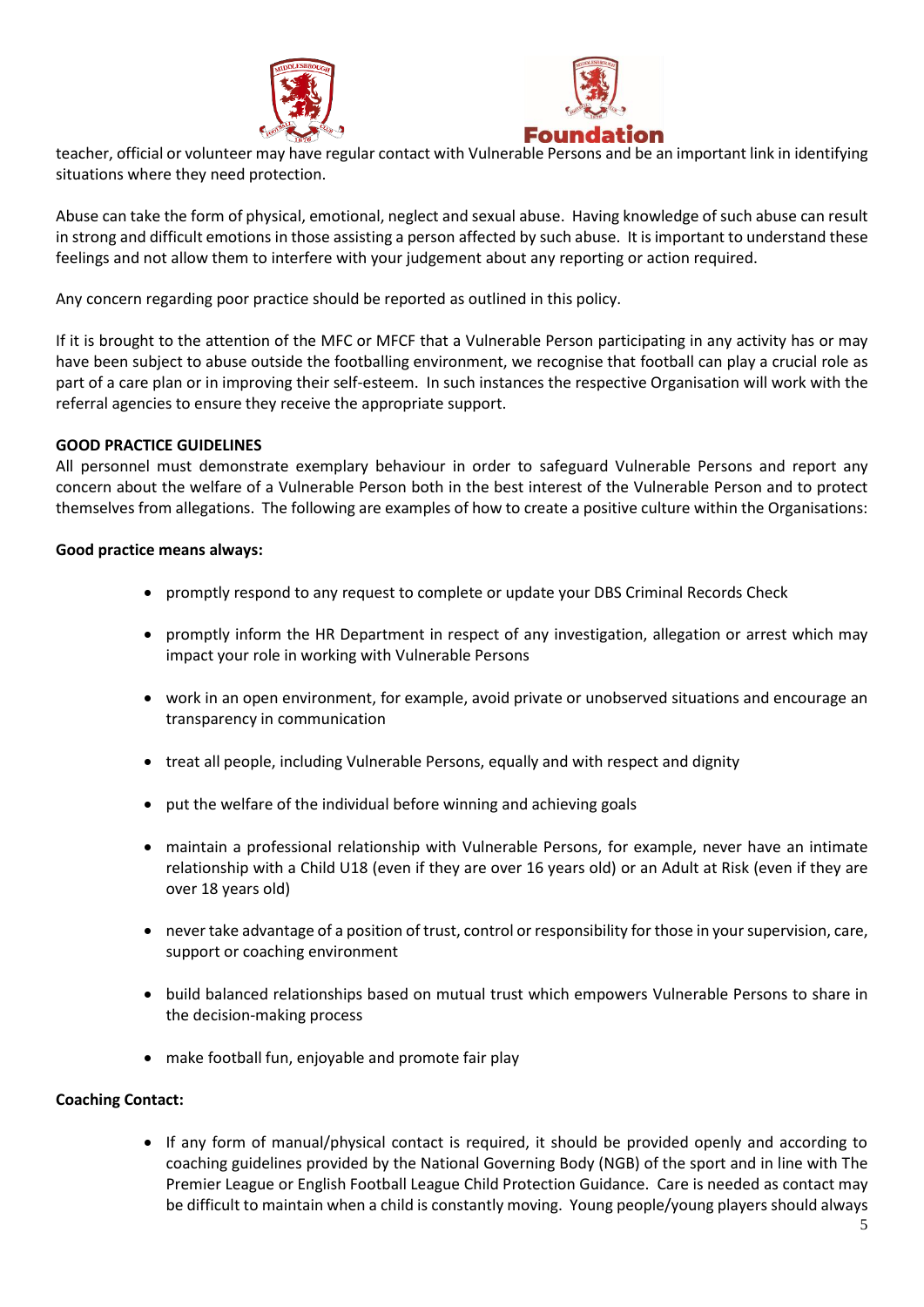



be consulted and their agreement gained. Some parents are becoming increasingly sensitive about manual support and their views should be carefully considered.

- All Organisation Personnel with direct contact with Vulnerable Persons must pass an enhanced DBS check
- Keeping up to date with the technical skills and qualifications in football to the appropriate level.
- Always ensure that coaches and Organisation Personnel work in pairs, particularly if there is a requirement to be in dressing rooms or undertake any personal care.
- All Organisation Personnel should be vigilant and ensure adults around Vulnerable Persons act in accordance with the standards set by the Organisations. Organisation Personnel are also responsible to monitor those who enter changing rooms, etc.
- Ensure that if mixed teams are taken away, they should always be accompanied by a male and female member of Organisation Personnel and that appropriate Organisation Personnel ratios are planned and maintained. Be aware that same gender abuse can also occur.
- Ensure that at tournaments or residential events, adults should not enter Vulnerable Persons rooms or invite Vulnerable Persons into their rooms.
- Being an excellent role model this includes not smoking, not drinking excessive amounts of alcohol, not using drugs or not using bad language in the company of Vulnerable Persons.
- When coaching, give enthusiastic and constructive feedback recognising the development needs and capacity of Vulnerable Persons – avoid excessive training or competition and not pushing individuals against their will.
- Secure parental/guardian/carer consent in writing to act, if the need arises, in emergency circumstances to give permission for the administration of medication or emergency treatment in line with the information advised on the current 'Parental Consent Form' as amended from time to time.
- Obtain parental/guardian/carer consent in writing for taking photographs and/or video of any Vulnerable Person and provide information on how such footage is to be used.

Keep a written record of any injury or incident that occurs, along with the details of any treatment given and/or action taken, and advise parents/guardians/carers and the CHOS/DSO on any issue in relation to any treatment of Vulnerable Persons and to log such details on an incident/accident report form.

• Request written parental consent if Organisation Personnel are required to transport Vulnerable Persons in Organisation vehicles. Transporting Vulnerable Persons in Organisation Personal vehicles **should** be avoided unless absolutely necessary.

### **POSITIONS OF TRUST**

In accepting a role that involves working with Vulnerable Personsin any capacity within the Organisations, it is essential Organisation Personnel understand and acknowledge the responsibilities and trust inherent to the role.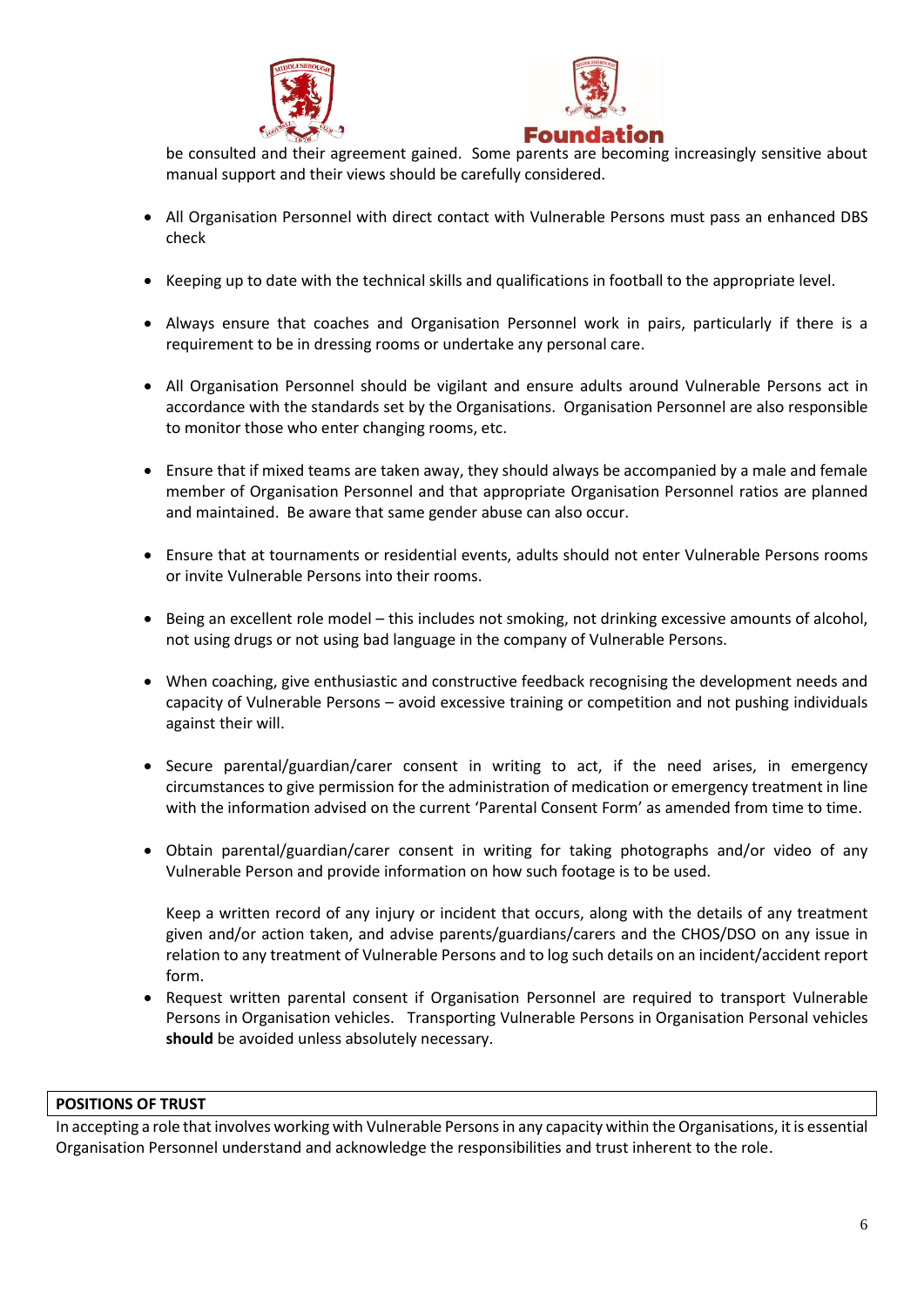



As a result of their knowledge, position and the authority, all Organisation Personnel working directly with Vulnerable Persons are in positions of trust in relation to the Vulnerable Persons in their care. A positions of trust is when one party has power and influence over the other by the virtue of their work or nature of the activity or role. It is vital for all those in such positions of trust to understand the power they are perceived to or may have over those in their care, and the responsibility they must exercise as a consequence.

Organisation Personnel have a responsibility to ensure that an unequal balance of power is not used for personal advantage or gratification. Appropriate professional boundaries must be maintained at all times. Any incident giving rise to concern should be reported in accordance with this Policy.

Any allegation or reported concern about the conduct of a member of Organisation Personnel will be managed by the relevant Organisation, and, if considered necessary, referred to the Middlesbrough Safeguarding Children's Board using their policy for dealing with allegations against a person who works with children. Allegations and concerns will be referred to the Local Authority Designated Officer (LADO) within 24 hours the allegation being made.

# **MANAGING LOW LEVEL CONCERNS**

It has been recognised by the Organisation there is a need to manage issues that fall under the umbrella of safeguarding yet which are of a minor nature. These matters are classified as 'Low Level Concerns'. Handling such concerns appropriately and proportionately will strengthen confidence of staff and volunteers in the organisation. Where Low Level concerns are shared with a designated safeguarding member of staff in accordance with the Organisation's safeguarding policy, these must be recorded as per the normal process for managing Safeguarding issues. What is a Low Level Concern? A low-level concern for this purpose is any concern, no matter how small and even if no more than a 'nagging doubt', that a person may have acted in a manner inconsistent with the Organisation's Code of Conduct or simply – even if not linked to a particular act or omission – a sense of unease as to their behaviour. Low Level Concerns where no emergency actions are required, should be managed internally and recorded within the Tootoot electronic Safeguarding management system and entitled 'Low Level Concern' in the 'Concern Summary' section. Low Level Concerns do not in any way override or replace the Organisation's 'Whistle Blowing Policy' but compliment and work alongside that process. Two Examples of Low-level Concerns: Physical - Staff error causing no/little harm, e.g. skin friction mark due to ill-fitting bib during football/PE session Psychological – This could be an isolated incident where and adult, adult at risk or child is spoken to in a rude or inappropriate way – respect is undermined but little or no distress caused. This list is not limited to the above but is extensive and any uncertainty should be discussed with the Head of Safeguarding or Designated Safeguarding Officers.

# **PRACTICES TO BE AVOIDED**

The following should be **avoided** except in emergencies. If cases arise where these situations are unavoidable, they should only occur with the full knowledge and consent of either the Vulnerable Persons parent/guardian/carer or someone in a position of authority with the Organisation. For example, a child sustains an injury and needs to go to hospital, or a parent/guardian fails to arrive to pick a child up at the end of a training session/match.

- Avoid taking Vulnerable Persons to their own home where they will be alone.
- Avoid taking Vulnerable Persons to your home where they will be alone with you.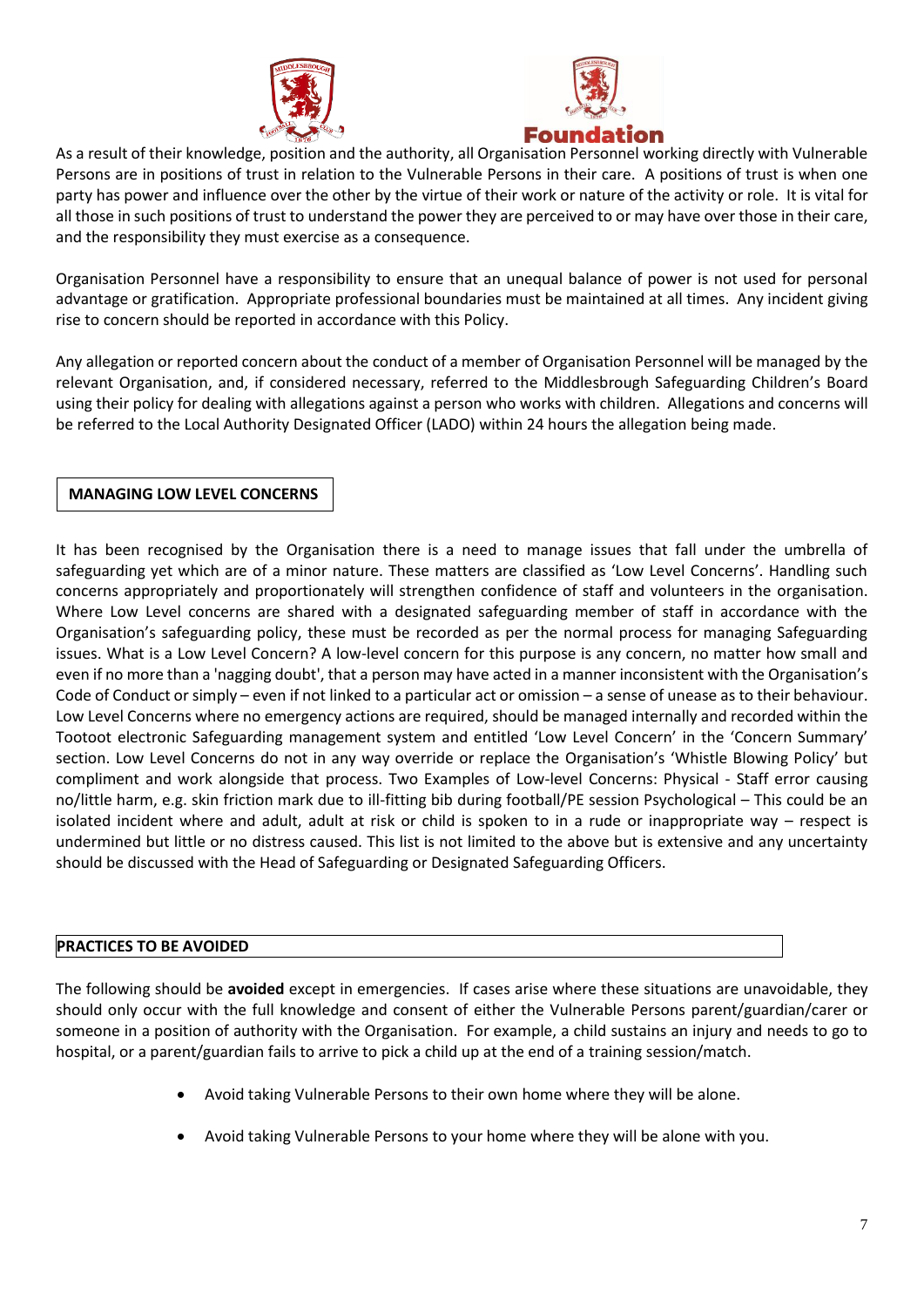



### **PRACTICES NEVER TO BE SANCTIONED**

The following should **never** be sanctioned. You should never:

- Share a room with any Child (under 18).
- Engage in rough, physical or sexual provocative games, including horseplay.
- Allow or engage in any form of inappropriate touching or language.
- Allow Vulnerable Persons to use inappropriate language unchallenged.
- Make sexually suggestive comments to a child, even in fun.
- Reduce a Vulnerable Person to tears as a form of control.
- Allow allegations made by a child to go unacknowledged, unchallenged, unrecorded or not acted upon.
- Do things of a personal nature for Vulnerable Persons that they can do for themselves.

Organisation Personnel should avoid taking on any caring responsibilities for which they are not appropriately trained, and for which consent forms have been obtained (where applicable).

It may sometimes be necessary for Organisation Personnel to do things of a personal nature for Vulnerable Persons, particularly if they are disabled. These tasks should only be carried out with the full understanding and consent of parents/guardians and the Vulnerable Person affected. You must be responsive to a person's sensitivities and reactions. If a person is fully dependent on you, talk with him/her about what you are doing and give choices where possible. This is particularly so if you are involved in any dressing or undressing of outer clothing, if personal care is required, or where physical contact such as lifting or assisting to carry out particular activities are required. If you are unsure on any of the issues in this section you must check with the DSO, with your supervisor and with parents/guardian or carers. The DSO should be able to assist with further information.

If any of the following occur you should report this immediately to the CHOS, DSO or your Line Manager who will advise what to do next. You should make a record of the incident. The Safeguarding Team will assess the situation and decide how, when and by whom a parent is informed of the situation.

- If a child or young person is injured during an activity other than as a reasonably foreseeable injury resulting from the activity.
- If you accidentally hurt a child or young person or you observe another adult hurting a child.
- If they seems distressed in any manner.
- If a child or young person appears to be sexually aroused by your actions.
- If a child or young person misunderstands or misinterprets something you have done.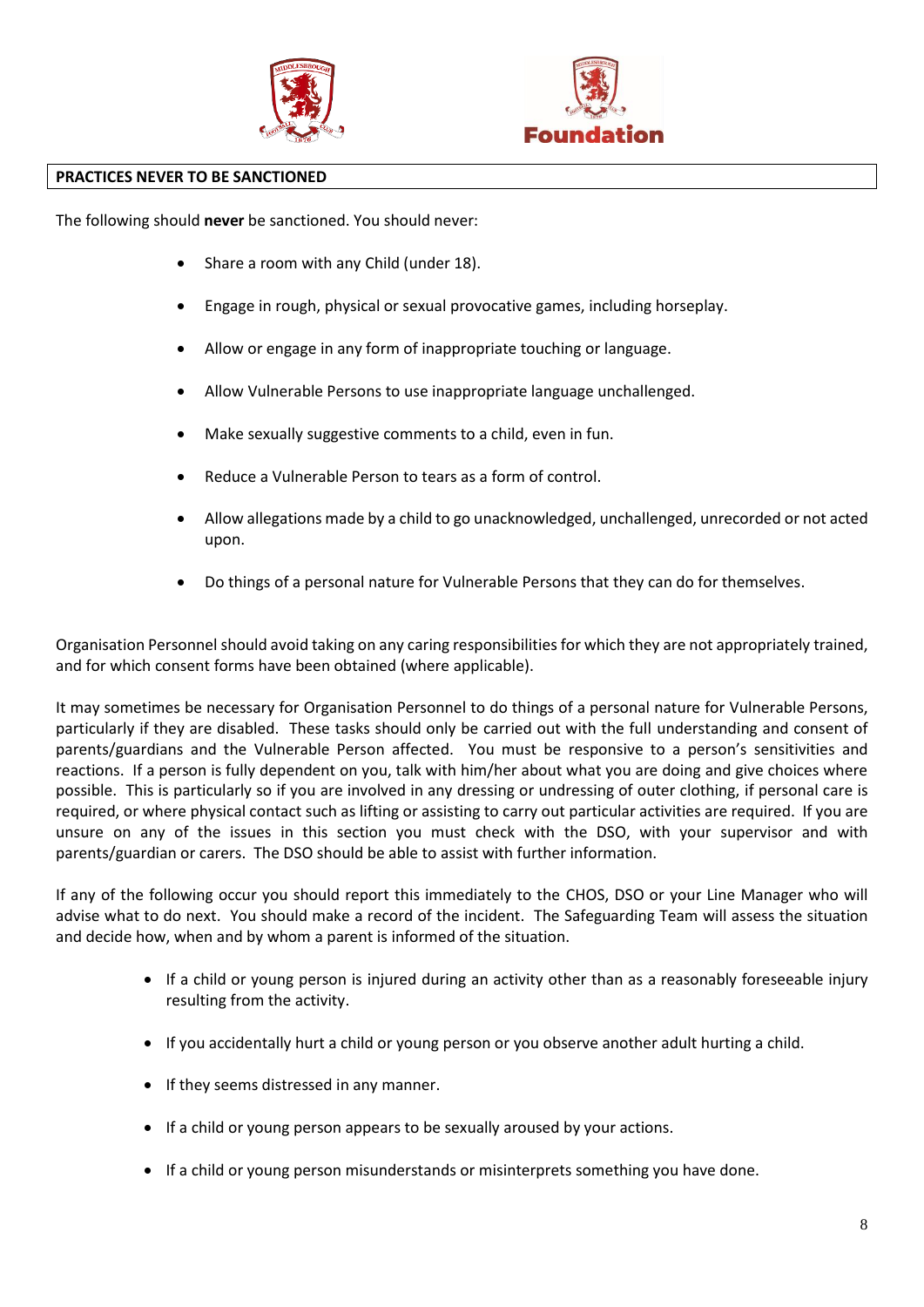



• If there is a sudden change in behaviour, ie the child or young person's behaviour becomes bad or they become withdrawn.

### **GUIDELINES FOR USE OF PHOTOGRAPHIC FILMING EQUIPMENT**

Some people have used sporting events as an opportunity to take inappropriate photographs or film footage of Vulnerable Persons. All Organisation Personnel must be vigilant and report any concerns to the CHOS or appropriate DSO.

Both Organisations have relevant policies and consent forms in place and engage official photographers. Written parental/guardian consent must be sought prior to any child or young person in the care of either Organisation being photographed or filmed. Any observers will be asked not to photograph or film. Please refer any queries or concerns to the CHOS or DSO.

## **DISCLOSURE AND BARRING SERVICE**

Middlesbrough Football Club is registered with the Disclosure and Barring Service ("DBS") under the umbrella body of the Premier League and EFL to run checks on behalf of both MFC and MFCF. The DBS provides a disclosure service for employers to undertake more thorough recruitment and selection procedures for positions which involve working directly with Vulnerable Persons. Please see Recruitment & Selection Policy for further detail on safer recruitment and selection and the DBS procedure.

All Organisation Personnel holding a DBS will be rechecked every 3 years.

### **SAFER RECRUITMENT**

The Organisations recognise the risk of potential abuse towards Vulnerable Persons and implement all reasonable measures in the recruitment process to prevent unsuitable people from working with Vulnerable Persons. When undertaking pre-selection checks the following are applied:

- Applicants who will work with Vulnerable Persons must complete an MFC/MFCF application form. This application form will collect information about the applicant's past and self-disclosure (relevant to the role) about any criminal record or involvement with the Police or family courts.
- Consent will be obtained from an applicant to seek information/or an application from the Disclosure Barring Service (DBS).
- All applicants who are offered a position which involves working directly with Vulnerable Persons will be required to undertake an enhanced DBS check and supply two character references in writing. No open references will be accepted unless confirmed through telephone contact.
- Any gaps in employment will be questioned and investigated.
- Photographic evidence of identity required
- Proof of eligibility to work in the UK required.
- A check will be made with The FA to ensure the person is not suspended from football.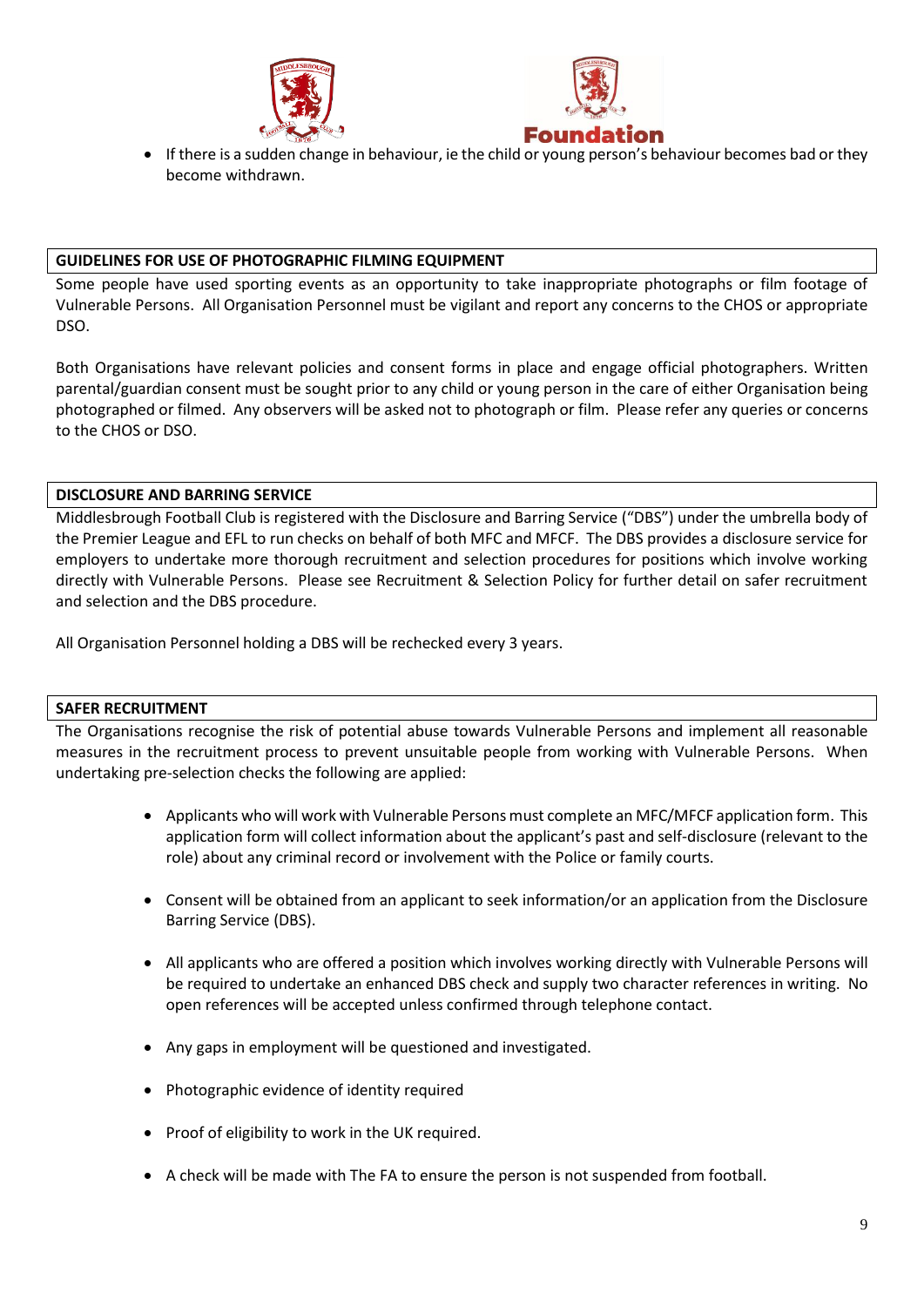



- Information received may prevent an offer of employment being made or a volunteer being engaged by MFC or MFCF. The individual will be notified of the decision in writing.
- A Criminal Record Check must be in date and be no older than 3 years.
- All employment offers are subject to the outcome of the screening process and when applicable, this is set out in their Offer of Employment. Until such time as a satisfactory DBS certificate and two references have been received, the applicant will not commence employment.
- Individuals who have a criminal record will be treated fairly in relation to any job application at the respective Organisation and not be discriminated against because of a conviction or other information brough to our attention.
- All DBS outcomes are considered against the role being applied for; a DBS with convictions, does not necessarily mean that employment will be rejected.

## **Recruitment and retention of ex-offenders**

The Organisations are committed to equality of opportunity for all job applicants and aims to select people for employment on the basis of their individual skills, abilities, experience, knowledge and, where appropriate, qualifications and training. The Organisations will therefore consider ex-offenders for employment on their individual merits and suitability for the role applied for. This approach may differ however, depending on whether the job is or is not exempt from the provisions of the Rehabilitation of Offenders Act 1974.

### **Jobs covered by the Rehabilitation of Offenders Act 1974**

Neither Organisation would automatically refuse to employ a particular individual just because they have a previous criminal conviction. During the recruitment process, the applicant will be asked to disclose any unspent convictions but will not be asked about, not expected to disclose, spent convictions. If an applicant has a conviction that is not spent and if the nature of the offence is relevant to the job for which they have applied, the Organisation will review the individual circumstances of the case and may, at its discretion, decline to select the individual for employment.

### **Jobs that are exempt from the Rehabilitation of Offenders Act 1974**

If the job into which the Organisation is seeking to recruit is one of the excluded jobs listed in the Rehabilitation of Offenders Act 1974 (Exceptions) Order 1975 or the Rehabilitation of Offenders Act 1974 (Exclusions and Exceptions) (Scotland) Order 2013, the Organisation will require the applicant to disclose all convictions, whether spent or unspent (other than where protected cautions and protected convictions do not need to be disclosed, depending on the job concerned). Even in these circumstances the Organisation will not refuse to employ a particular individual unless the nature of the conviction has some relevance to the job for which the individual has applied.

Furthermore, if the job is exempt, the Organisation will, once it has selected the person to whom it wishes to offer employment, seek documentary evidence about that person's criminal convictions. The Organisation will seek the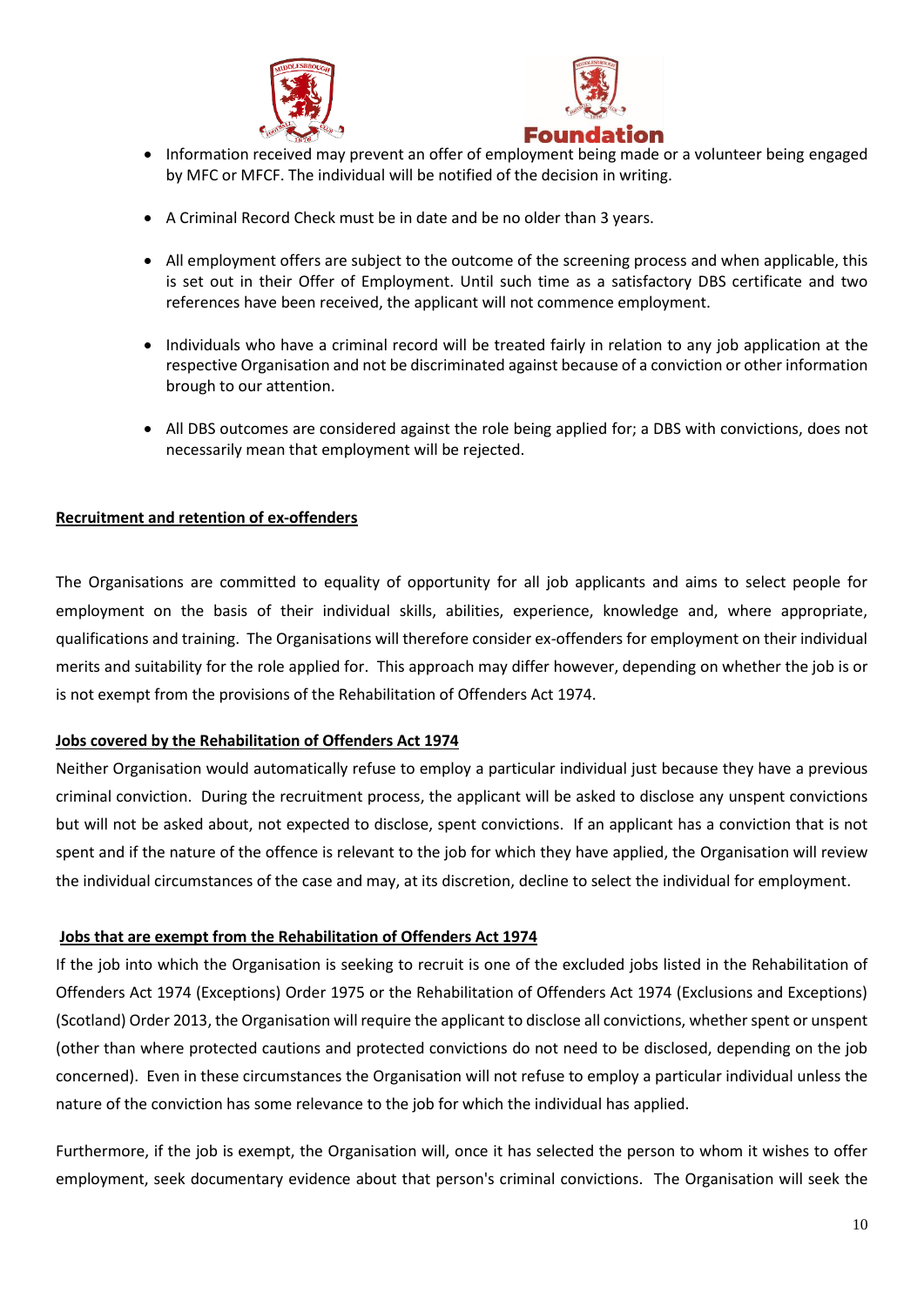



applicant's agreement to make a joint application to the Disclosure and Barring Service (DBS) for a standard, enhanced or enhanced with DBS barred lists check (as appropriate). The Organisation will reimburse the individual the fee for obtaining the appropriate criminal records certificate. Where the individual is member of the DBS update service, the Organisation will, with their permission, carry out a status check on any current certificate.

### **DATA PROTECTION**

MFC or MFCF (as applicable) will be the Data Controller of the information provided or information collected about the applicant from a third party as part of the recruitment process for the position for which they have applied. The Organisation will process information about the applicant to perform checks on their employment, to verify the information they have provided and to conduct necessary background investigations for the purpose of preemployment checks and contract formalities.

The Organisationstake data protection seriously and only process data in accordance with the General Data Protection Regulation ("GDPR"), Data Protection Act 2018 and their respective Privacy Notice (Recruitment), a copy of which is available a[t www.mfc.co.uk](http://www.mfc.co.uk/) and [www.mfcf.co.uk](http://www.mfcf.co.uk/) or the Data Protection Officer.

### **STAFF TRAINING**

The Organisations have produced a Workforce Development Plan which includes safeguarding training as mandatory for all Organiastion Personnel coming into contact with Vulnerable Persons. This includes match day and non-match day Organisation Personnel.

All Organisation Personnel receive a safeguarding induction.

Changes in policies and procedures will be communicated and all Organisation Personnel will receive annual refresher training.

# **TEMPORARY STAFF AND EXTERNAL CONSULTANTS/SUB-CONTRACTORS**

All temporary staff (employed or voluntary) and external consultants and sub-contractors are required to sign a Self-Declaration form prior to commencement. They will not have unsupervised access to Vulnerable Persons during their employment or engagement. A Service Level Agreement will be in place with sub-contractors which outlines their Safeguarding Responsibilities and compliance with this Policy.

# **SAFEGUARDING – SUB-CONTRACTORS OBLIGATIONS**

The Organisations responsibility to safeguard the welfare of all Vulnerable Persons when they are participating in activities run by the Organisations applies whether internally run or provided with an external service provider. The priority is always to provide a safe environment in accordance with safeguarding policies and procedures. Agreements setting out safeguarding responsibilities and expectations of all parties must be in place with all service providers. Service Level Agreement will include the following (as applicable):

- express safeguarding obligations and responsibilities
- reporting procedures in the event of a safeguarding concern arising
- obligation to undertake safe recruitment procedures
- obligation to undertake appropriate level DBS checks and self-declarations of their personnel delivering services under the agreement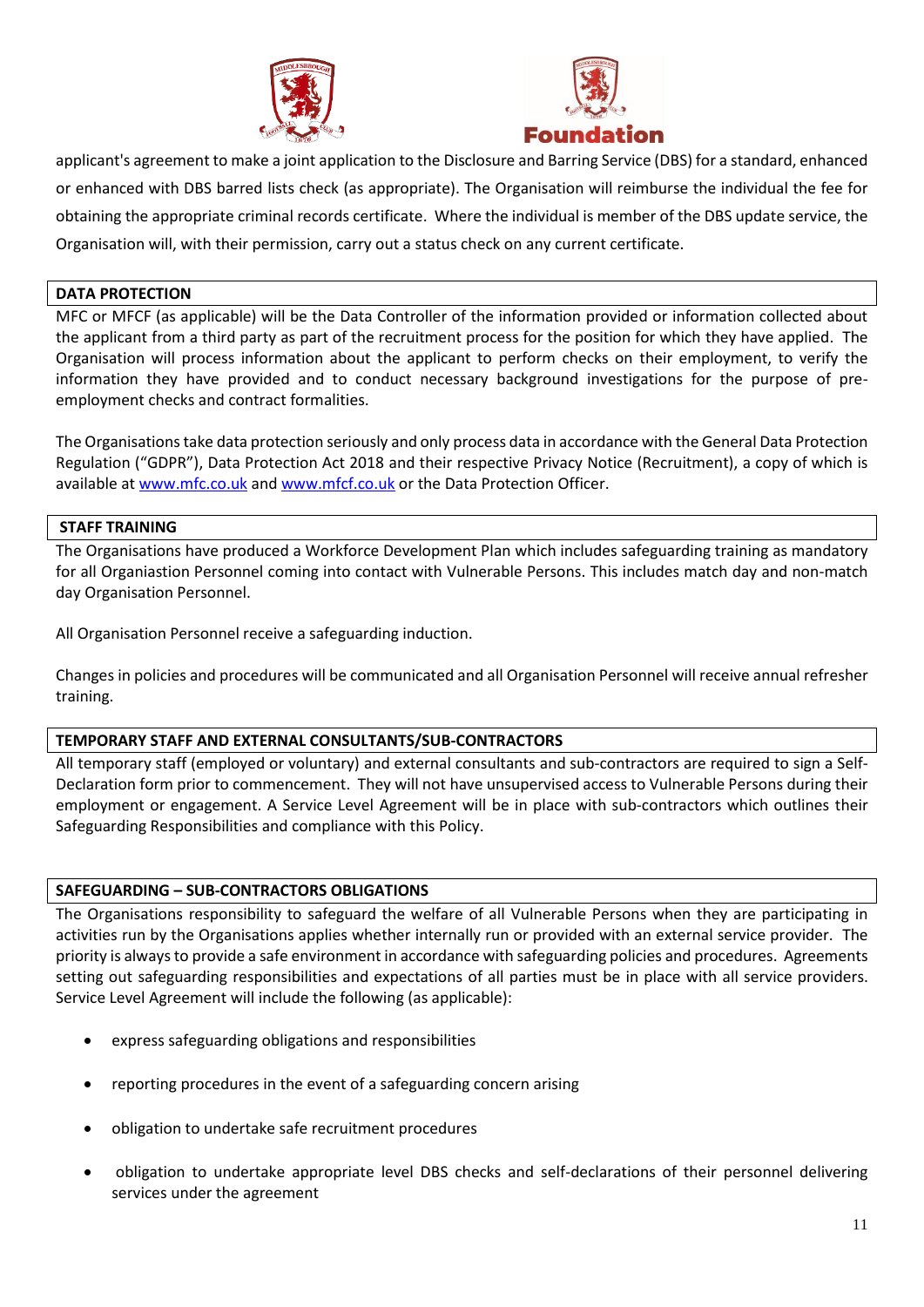



- express provision on the level of supervision to be provided by the partner during the activity
- requirement for service provider to hold valid public liability and employer's liability insurance
- details of safeguarding training undertaken by service provider personnel
- who has responsibility for completion of consent forms (e.g. medical and image consent), registration, record keeping and risk assessments
- details of First Aid arrangements
- clear guidance on the reporting of safeguarding concerns or concerns regarding Poor Practice during and outside of normal office hours
- Name and contact details of Organisation Personnel to whom safeguarding concerns, or concerns regarding poor practice, should be reported
- Evaluation procedures in place to gain the Vulnerable Persons views about the activity
- The period by which the safeguarding arrangements in the agreement will be reviewed

## **RESPONDING TO SUSPICIONS OR ALLEGATIONS**

It is not the responsibility of Organisation Personnel to decide whether or not the alleged harm or abuse has taken place. However, it is their responsibility to act on any concerns through contact with the Safeguarding Team and, if applicable, appropriate authorities.

Anyone reporting, in good faith, a concern that a colleague is, or may be harming or abusing a Vulnerable Person, will be fully supported and protected in accordance with the Whistle Blowing Policy.

Where there is a complaint against a member of Organisation Personnel one or more of three types of investigation (internal and external) may apply:

- A criminal investigation
- A safeguarding investigation
- A disciplinary or misconduct investigation

The results of the criminal and safeguarding investigation will be taken into account for the disciplinary investigation and/or any required actions.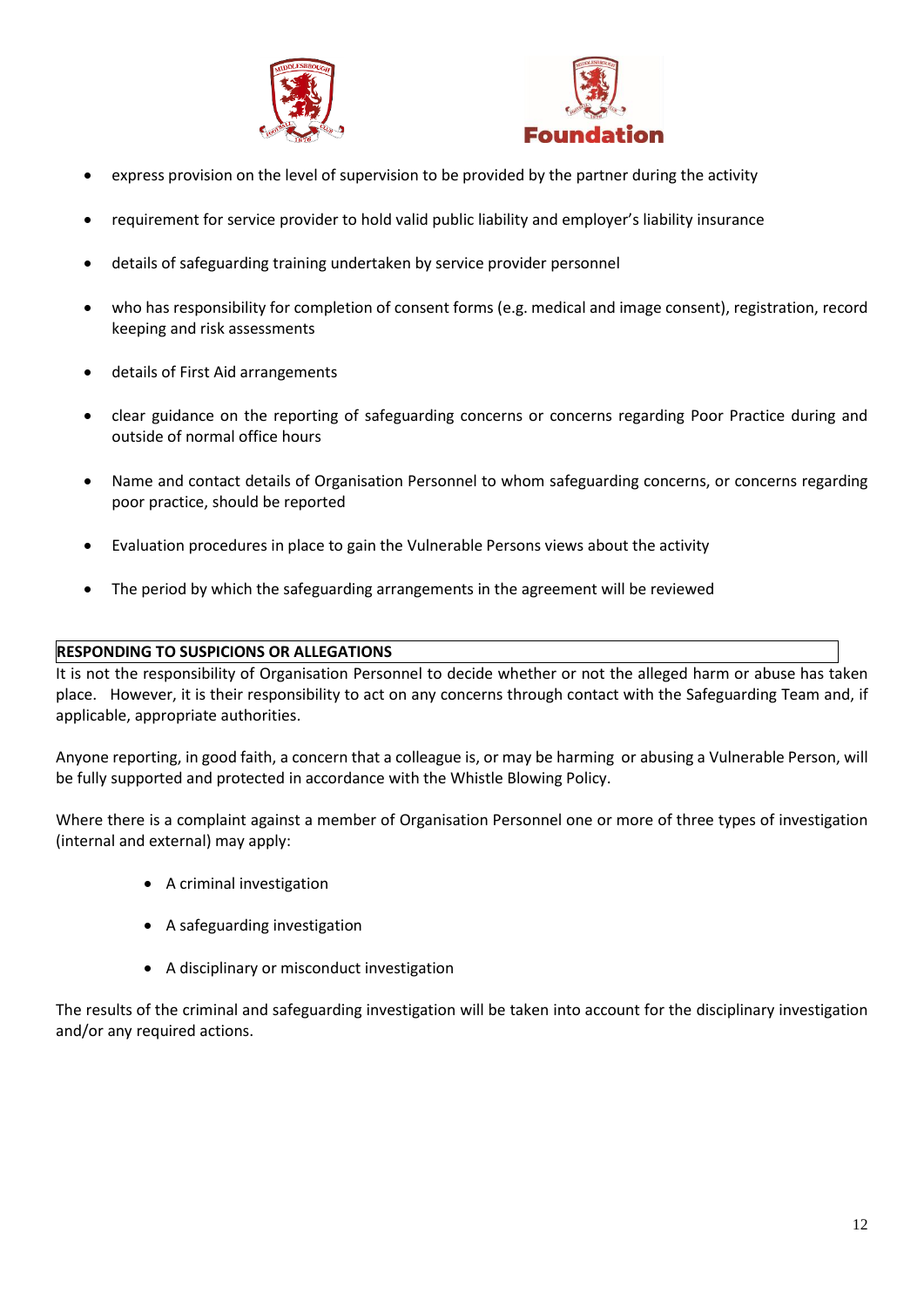



#### **ACTION IF THERE ARE CONCERNS**

The following action should be taken if there are concerns:

## **POOR PRACTICE**

- If the allegation is about unacceptable behaviour the DSO will deal with it as a misconduct issue in line with the respective Organisations Disciplinary Procedures.
- If the allegation is about unacceptable behaviour by the CHOS or DSO, or if the matter has been handled inadequately and the complainant is not satisfied with the outcome, it should be reported to the Robin Bloom (BSSL) who will discuss with appropriate management and decide how to deal with the allegation and whether or not to initiate disciplinary proceedings.

## **SUSPECTED ABUSE**

- Any suspicion that a Vulnerable Person has been harmed or abused by a member of Organisation Personnel should be reported to the CHOS or appropriate DSO, who will take such steps as considered necessary to ensure the safety of the Vulnerable Person in question and any others who may be at risk.
- The CHOS will refer the allegation to the Social Services Department who may involve the Police, or alternatively go directly to the Police if out of hours.
- Contact with the parents/guardian or carers of the Vulnerable Person will be discussed with the appropriate authorities, and a decision will be made about the most appropriate organisation to make contact with the parents/guardian or carers of the Vulnerable Person in order to inform them of any disclosure. This will be done as soon as practicable after discussion with the appropriate authorities.
- The CHOS or DSO should also notify the BSSL and the FA/Premier League/Football League Safeguarding Advisor. The Media Department will also be informed, in line with the Football Media Protocol, in order that they can deal with any media enquiries in conjunction with the BSSL.
- If the CHOS is the subject of the suspicion/allegations, the report must be made to the BSSL who will refer the allegations to Social Services.

### **CONFIDENTIALITY**

The Organisations operate on the premise that all personal information imparted to Organisation Personnel is to be treated in confidence. Trust and confidence is key to the Vulnerable Persons who may trust a member of Organisation Personnel with issues of a personal nature, and, wherever possible their confidences should be respected. Organisation Personnel must not make promises on confidentiality they may be unable to keep. and should always make any complainant fully aware of any situation where confidentiality must not be maintained as in a case of a concern for the protection of Vulnerable Persons or the welfare of either.

Vulnerable Persons may disclose information that is difficult for the recipient to deal with without further advice/support, or which must be reported to statutory agencies. In this case the discloser should be told that the situation will be discussed with the CHOS or DSO with a speciality in that area, or with the Line Manger, but confidentiality will be maintained if possible.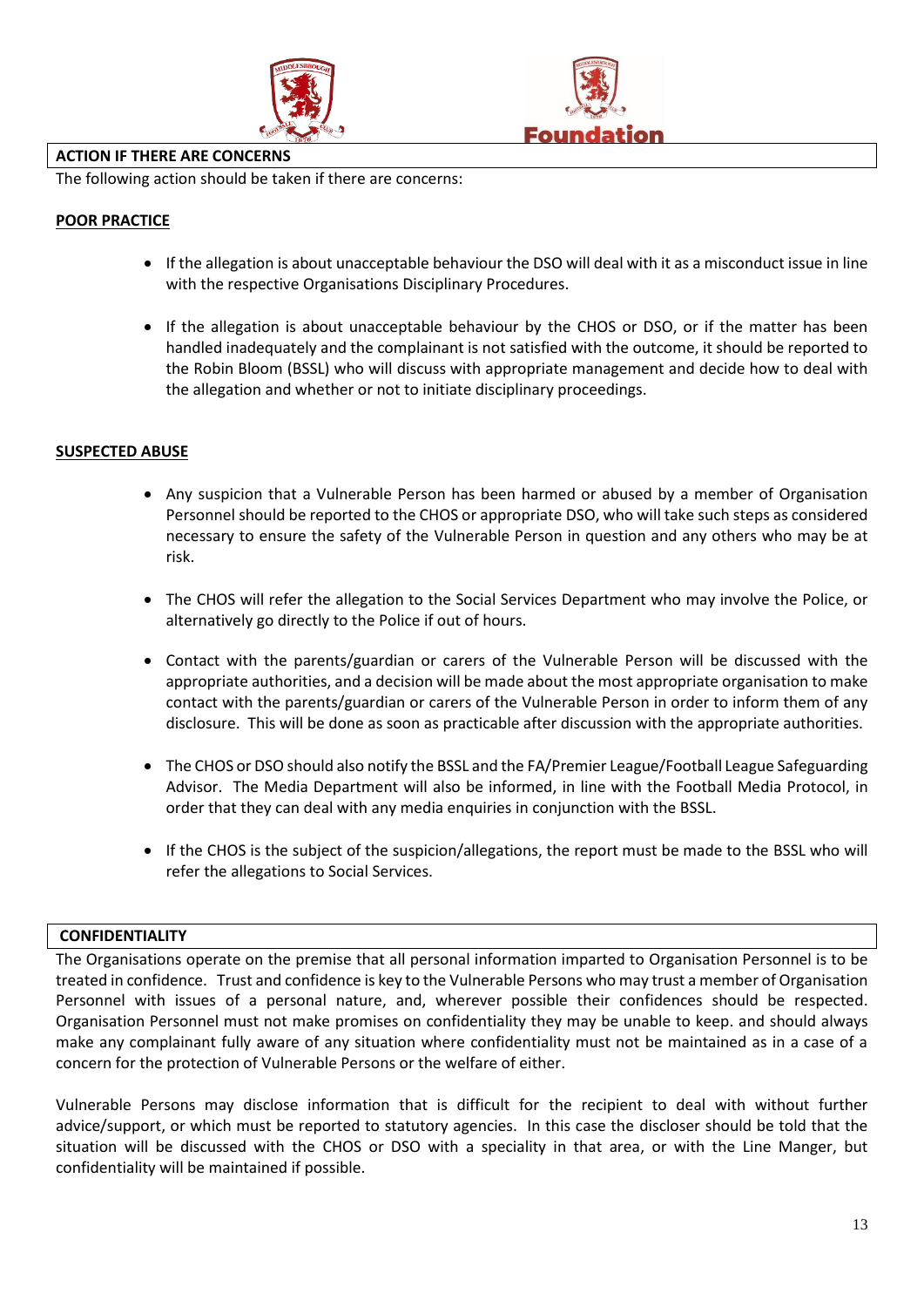



#### **INFORMATION SHARING**

The Organisations are committed to sharing information for the purposes of safeguarding and promoting the welfare of children and young people in line with Working Together (2013) and always in accordance with the General Data Protection Regulations, Data Protection Act 2018 and the Organisations Privacy Notices. Any decision to disclose confidential information should, where appropriate, be preceded by informing the affected individual of the disclosure and the reason for it. Organisation Personnel should also try to seek the consent of the person who makes the disclosure. There will be no breach of confidence if the person to whom a duty of confidence is owed, consents to the disclosure. Organisation Personnel should, in the first instance, seek the consent from the person if considering sharing information with other agencies. It is therefore essential that members of staff understand the balance between the need for confidentiality and the need for the sharing of information. For that reason, they must not promise absolute confidentiality to the person who discloses any concern or allegation. Information which is considered important in protecting the safety and welfare of Vulnerable Persons will be shared by the Organisations with the appropriate statutory and regulatory agencies in order to seek help and keep those involved safe.

If a person discloses information and asks for it to be kept confidential then this person cannot be told that information (disclosure) is totally confidential since it has to be passed on or referred for help to be sought.

Every effort should be made to ensure that confidentiality is maintained for all concerned. Information should be handled and disseminated on a need to know basis only. This includes (but is not limited to) the following people:

- CHOS/DSOs.
- The parents/guardian of the person who is alleged to be abused (only with guidance from statutory agencies).
- The person making the allegation.
- Social Services/Police.
- BSSL/Chief Executive/Chief Operating Officer.
- Media Department.
- Department Head/Direct Line Manager.
- The alleged abuser (and parents if the alleged abuser is a child) \*.

# **Seek Police and Social Services advice on who should approach alleged abuser.**

### **INTERNAL ENQUIRIES AND SUSPENSION**

The CHOS (or appropriate DSO for the relevant area) will make an immediate decision in conjunction with the BSSL about whether any individual accused of harm, inappropriate behaviour or abuse should be temporarily suspended pending further Police and Social Services inquiries. If suspension is agreed as the best course of action, this must be done in line with the Company disciplinary procedures. The Head of HR will issue appropriate paperwork.

The FA/PL should be informed of any serious safeguarding concern or complaint in order that they may consider the risk posed across football.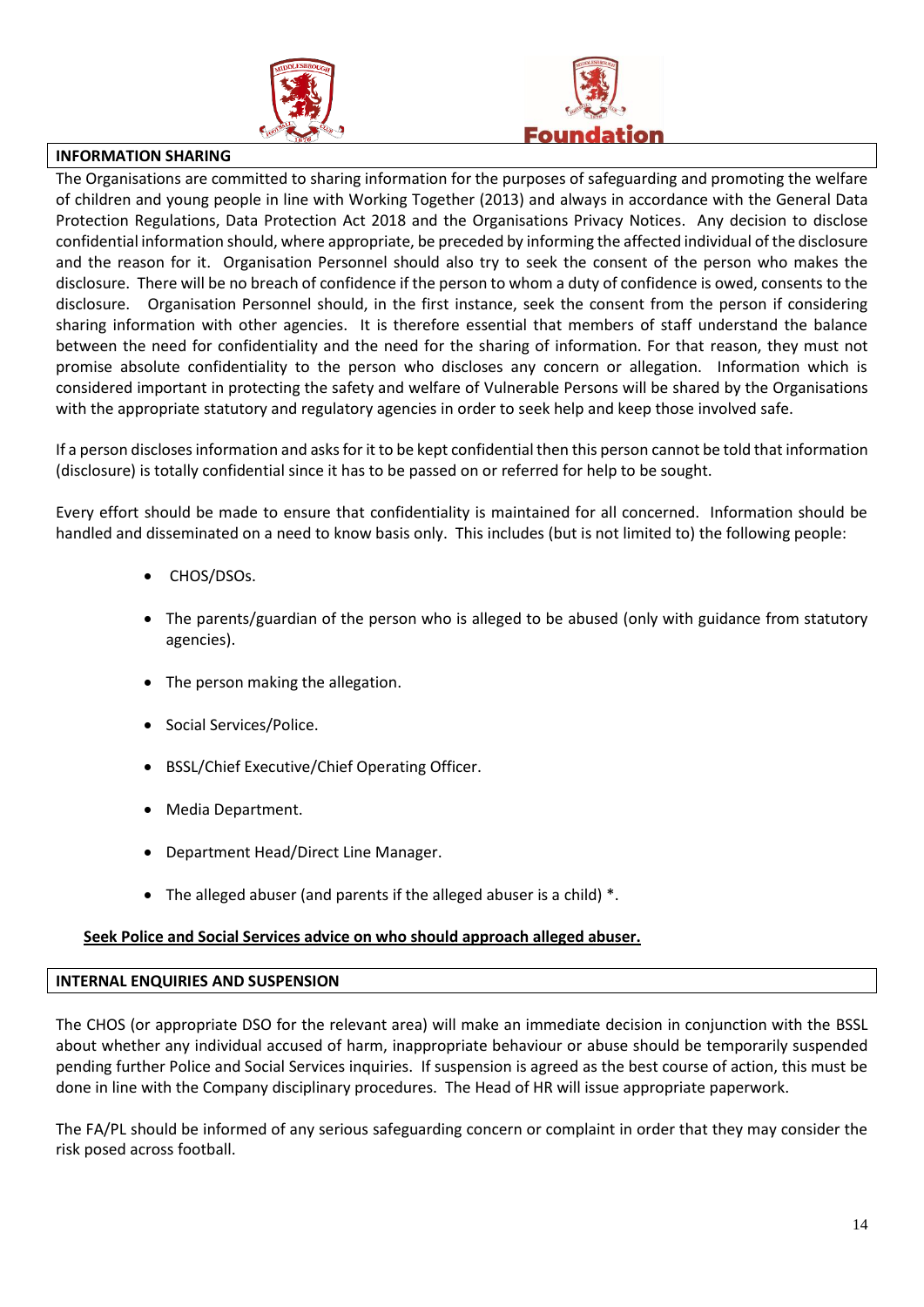



Irrespective of the findings of the Social Services, Police or FA enquiries, the Head of HR & Administration in conjunction with the BSSL, will assess all individual cases to decide whether a member of staff or volunteer can be reinstated and how this can be sensitively handled. This may be a difficult decision, particularly where there is insufficient evidence to uphold any action by the Police. In such cases, the BSSL, Chief Executive and Head of Safeguarding must reach a decision based upon the available information which could suggest that on a balance of probability, it is more likely than not that the allegation is true. The welfare of Vulnerable Persons should always remain paramount.

## **SUPPORT TO DEAL WITH AFTERMATH**

Consideration should be given to what support may be appropriate to Vulnerable Persons, parents/guardians/carers and Organisation Personnel. Use of help lines, support groups and open meetings will maintain an open culture and help the healing process. The British Association for Counselling and Psychotherapy Directory is available from:

The British Association for Counselling and Psychotherapy BACP House 15 St John's Business Park Lutterworth Leicestershire Tel: 01455 883300 Fax: 01455 550243 Minicom: 01455 550307 Text: 01455 560606 e-mail: [bacp@bacp.co.uk](mailto:bacp@bacp.co.uk) Internet: [www.bacp.co.uk](http://www.bacp.co.uk/)

Consideration should be given to what support may be appropriate to the alleged perpetrator of the abuse.

Social Services can signpost Vulnerable Persons and their families to support services within the community so can be consulted for advice.

### **OTHER POLICIES**

This Policy should be read in conjunction with other Organisation policies and Premier League and EFL related policies. These include but are not limited to:

### **EFL SAFEGUARDING STANDARDS**

**SAFER RECRUITMENT AND SELECTION POLICY**

**EQUAL OPPORTUNITIES POLICY**

**HEALTH AND SAFETY POLICY**

**IMAGES POLICY**

**MASCOTS POLICY**

**SOCIAL MEDIA AND MEDIA POLICY**

**WHISTLEBLOWING POLICY**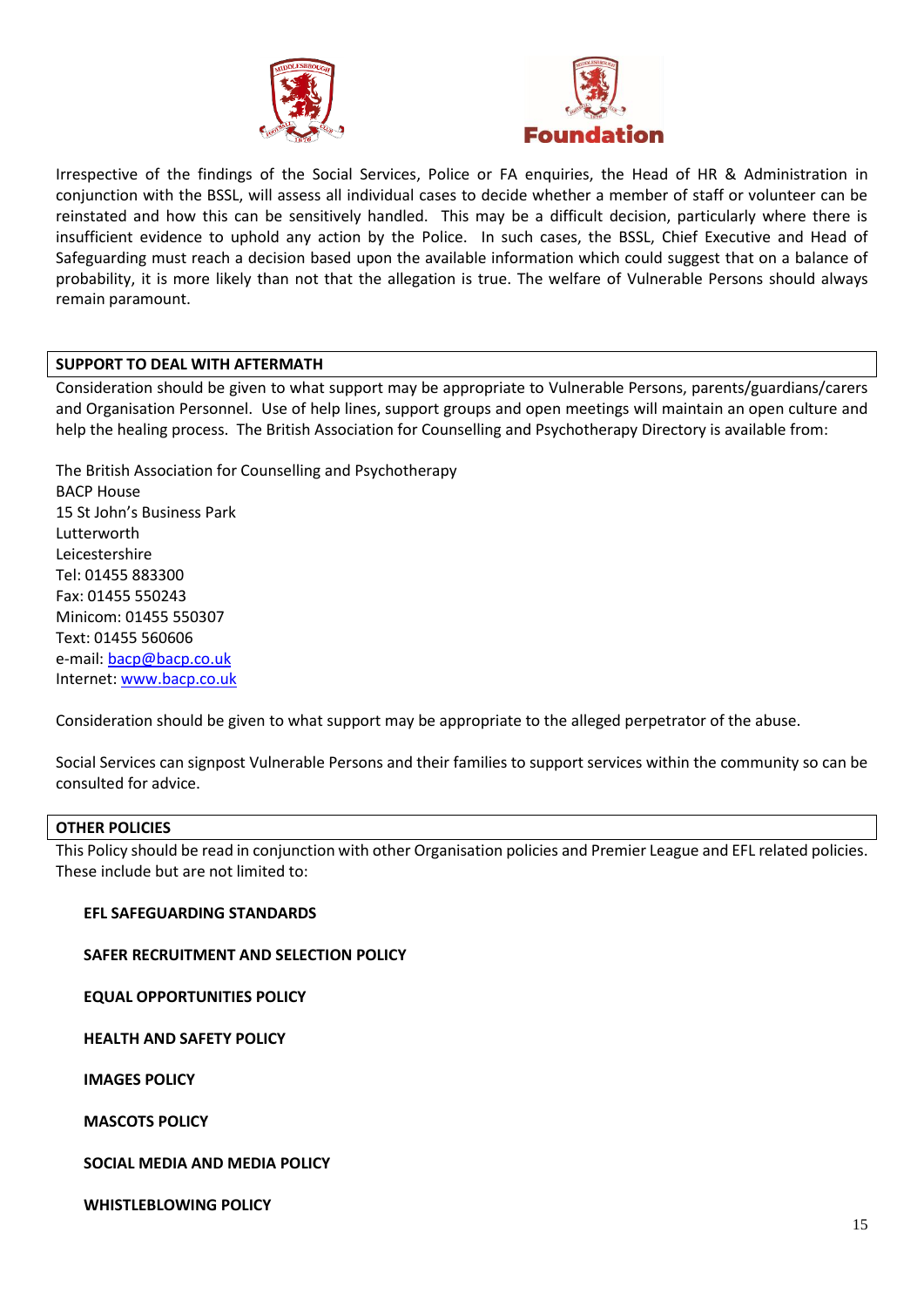



#### **PRIVACY STANDARD**

**CODE OF CONDUCT**

### **LATE COLLECTION POLICY**

**PREMIER LEAGUE/EFL Safer Working Practice -** the Organisations follow guidance from The Premier League and EFL for safer working practice which includes operating procedures and minimum delivery ratios. This is available to all employees along with the Organisations Codes of Conduct via the shared drive, internal notice boards and communicated on induction.

**Staffing Ratios -** any activity undertaken by the Organisations will done so with the correct ratio of Organisation Personnel to children based on the age of the children, the degree of risk the activity involves, and whether there are any additional needs for the group of participants. There will always be a minimum of two Organisation Personnel or service provider personnel to supervise an activity.

- For Children under 5 the recommended ratio should be no more than 1:6.
- For Children under 8 the recommended ratio should be no more than 1:8.
- For Children over 8 the recommended ratio is 1:10 but can vary depending on the activity

Working 1:1 with Vulnerable Persons should only happen in exceptional circumstances and on the approval and guidance from the Head of Safeguarding.

**HEALTH & SAFETY POLICY -** this policy sets out the procedures to the protection of young people both within the Organisation's physical environment and when away from Organisation facilities for trips and visits. It is reviewed annually or within four weeks of the outcome of a serious safeguarding or health and safety incident.

### **INFORMATION FOR STAFF AND VOLUNTEERS**

### **DEFINING ABUSE**

Abuse includes any form of physical, emotional or sexual mistreatment or lack of care that leads to injury or harm.

Abuse and neglect are generic terms encompassing all ill-treatment of Vulnerable Persons as well as cases where the standard of care does not adequately support the person's health or development.

Vulnerable Persons may be abused or suffer neglect through the infliction of harm, or through the failure to act to prevent harm. Abuse can occur in a family or an institutional or community setting. The perpetrator may or may not be known to the person.

Abuse can happen to a Vulnerable Person regardless of their age, gender, race or ability. Abusers can be adults (male or female) and other young people and are usually known to and trusted by the child and family.

### **RECOGNITION – SIGNS OF ABUSE**

There are six main forms of abuse as set out below. Should you have any concern that abuse is occurring you should contact the appropriate DSO immediately.

## **1. PHYSICAL ABUSE**

Where adults or other young people physically hurt or injure Vulnerable Persons, including by hitting, shaking, throwing, poisoning, burning, biting, scalding, drowning, suffocating or otherwise causing physical harm to the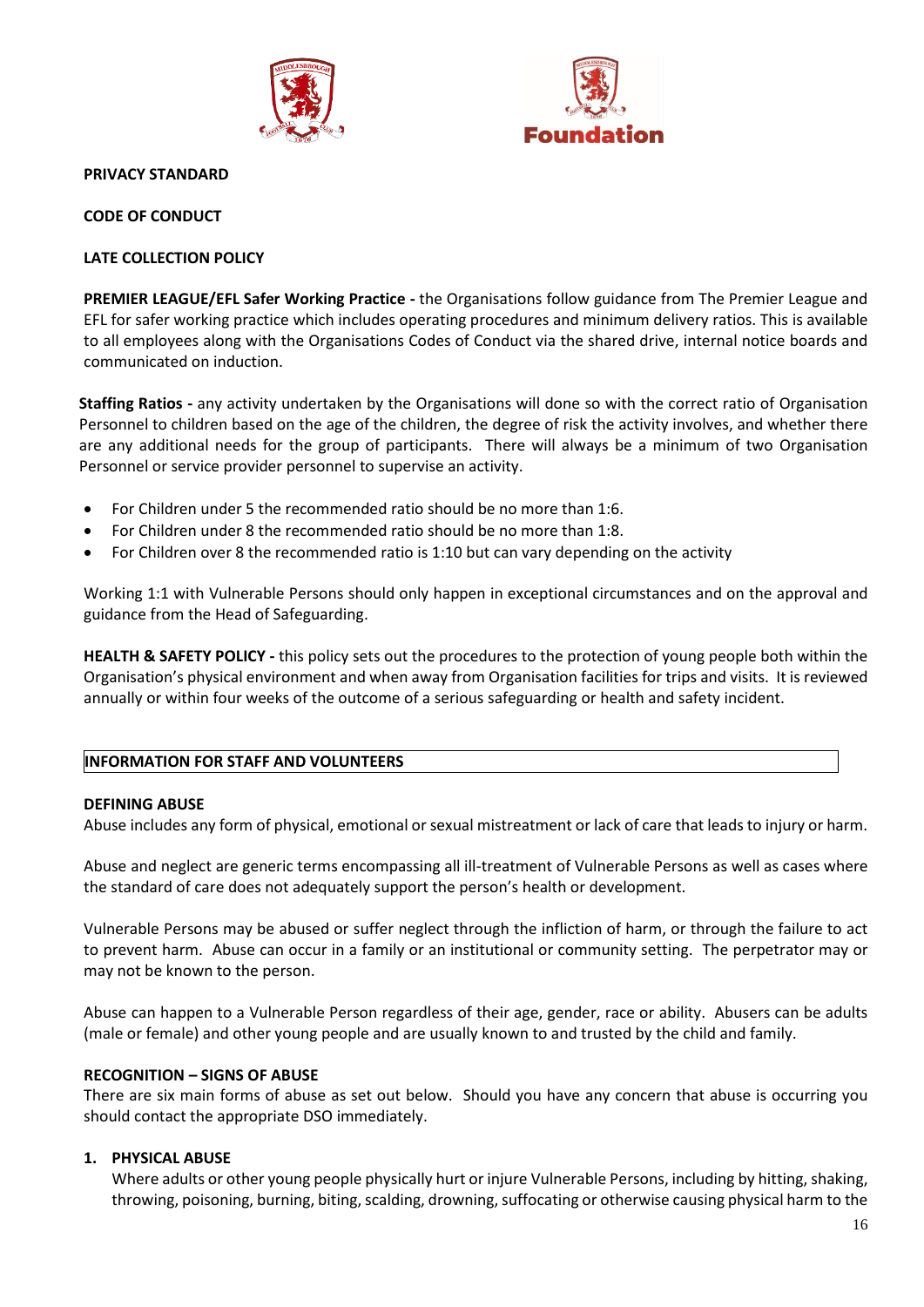



Vulnerable Person. This category of abuse can also include when a parent/guardian or carer reports nonexistent symptoms of illness or deliberately causes ill health in a child they are looking after, as in Munchausen's syndrome by proxy.

Examples of physical abuse in sport may be when a Vulnerable Person is forced into training and competition that exceeds the capacity of his/her immature and growing body; or where the Vulnerable Person is given drugs to enhance performance or delay puberty.

# **2. SEXUAL ABUSE**

When adults (male or female) or other young people use Vulnerable Persons to meet their own sexual needs.

## **3. EMOTIONAL ABUSE**

The persistent emotional ill treatment of a Vulnerable Persons likely to cause severe and persistent adverse effects on their emotional development. It may involve communicating to a Vulnerable Person they are worthless, unloved, inadequate, or valued only in terms of meeting the needs of another person. It may feature expectations of the Vulnerable Person that are not appropriate to their age or development. It may involve causing the Vulnerable Person to feel frightened or in danger by being constantly shouted at, threatened or taunted which may make the child very nervous and withdrawn. Ill-treatment of a Vulnerable Person, whatever form it takes, will always feature a degree of emotional abuse.

Examples of emotional abuse in sport include subjecting children to constant criticism, name-calling, sarcasm or bullying. Putting a Vulnerable Person under consistent pressure to perform to unrealistically high standards is also a form of emotional abuse.

### **4. NEGLECT**

When adults fail to meet a Vulnerable Person's basic physical and/or psychological needs, to an extent that is likely to result in the serious impairment of the Vulnerable Person's health or development. For example, failing to provide adequate food, shelter and clothing, failing to protect a Vulnerable Person from physical harm or danger, or failing to ensure access to appropriate medical care or treatment. Refusal to give a Vulnerable Person love, affection and attention can also be a form of neglect.

Examples of neglect in sport could include not ensuring Vulnerable Persons are safe, exposing them too undue cold or heat, or exposing them to unnecessary risk of injury.

### **5. PEER-ON-PEER ABUSE**

Peer-on Peer abuse is any form of physical, sexual, emotional and financial abuse, and coercive control exercised between and within Vulnerable Person's relationships (both intimate and non-intimate). It can take many various forms including serious bullying (including cyber bullying), physical abuse, teenage relationship abuse, domestic violence, sexting, child sexual exploitation, youth and serious youth violence, harmful sexual behaviour and/or gender-based violence.

### **6. BULLYING**

Bullying is not always easy to define and can take many forms including social media bullying, causing Vulnerable Persons to feel frightened or in danger, or the exploitation or corruption of children.

Examples of bullying in sport could include constantly pointing out the weaknesses of a Vulnerable Person in front of other children and not giving praise.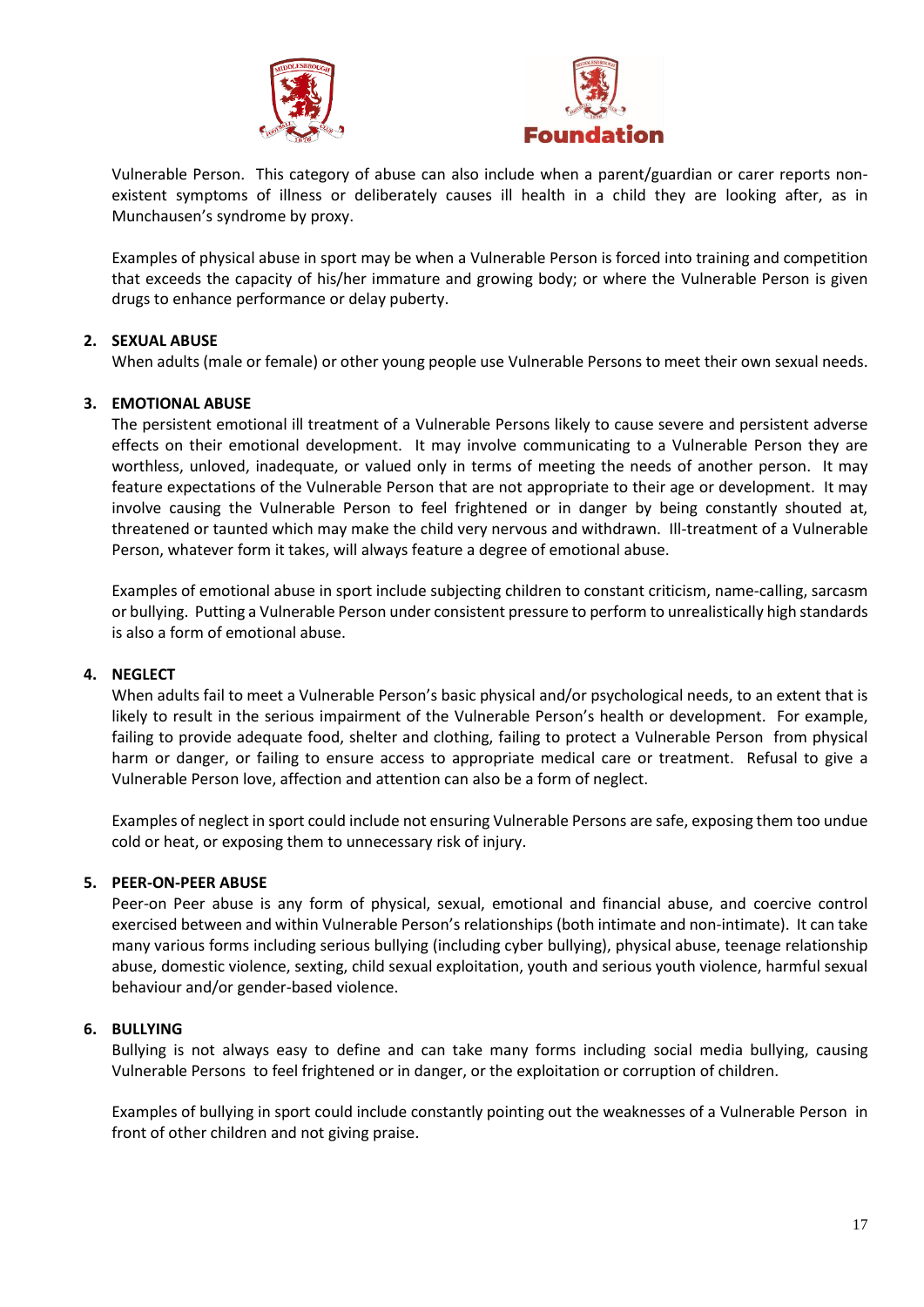



### **ACTION IF BULLYING IS SUSPECTED**

The Organisations have a zero tolerance of bullying and takes all complaints of bulling seriously in line with the Anti-Bullying & Harassment Policy. Serious and prolonged bullying may lead to isolation.There have been some well publicised examples of Vulnerable Persons that are committing suicide as a result of bullying. Therefore, if anyone talks about or threatens suicide, seek advice from the CHOS and DSO who may discuss the matter with the Club Doctor.

The Anti-Bullying and Harassment Policy sets out the procedure which should be followed for suspicions or allegations of bullying or harassment. All settings in which Vulnerable Persons are provided with services or are living away from home should have rigorously enforced anti-bullying strategies in place.

## **ACTION TO HELP THE VICTIM(S) AND PREVENT BULLYING**

- Take all signs and complaints of bullying seriously.
- Encourage all Vulnerable Persons to speak and share their concerns. Help the victim to speak out and tell the person in charge of the activity. Create an open environment.
- Investigate all allegations and take action to ensure the victim is safe. Speak with the victim(s) and the bully(ies) separately.
- Reassure the victim(s) that you can be trusted and will help them, although you cannot promise to not tell anyone else.
- Keep records of what is said (what happened, by whom, when).
- Report any concerns to the CHOS or appropriate DSO who may contact the school (or organisation where the bullying is happening).

### **ACTION TOWARDS THE BULLY(IES)**

- Talk with the bully(ies), explain the situation and try to get the bully(ies) to understand the consequences of their behaviour. If bullying is found to have occurred seek a resolution which satisfies the victim. This may include an apology to the victim(s).
- Inform the bully(ies) parents/guardian.
- Insist on the return of borrowed items and that the bully(ies) compensate the victim.
- Provide support for the coach of the victim(s).
- Impose sanctions if necessary.
- Encourage and support the bully(ies) to change behaviour.
- Hold meetings with the families to report on progress.
- Inform all organisation members of action taken.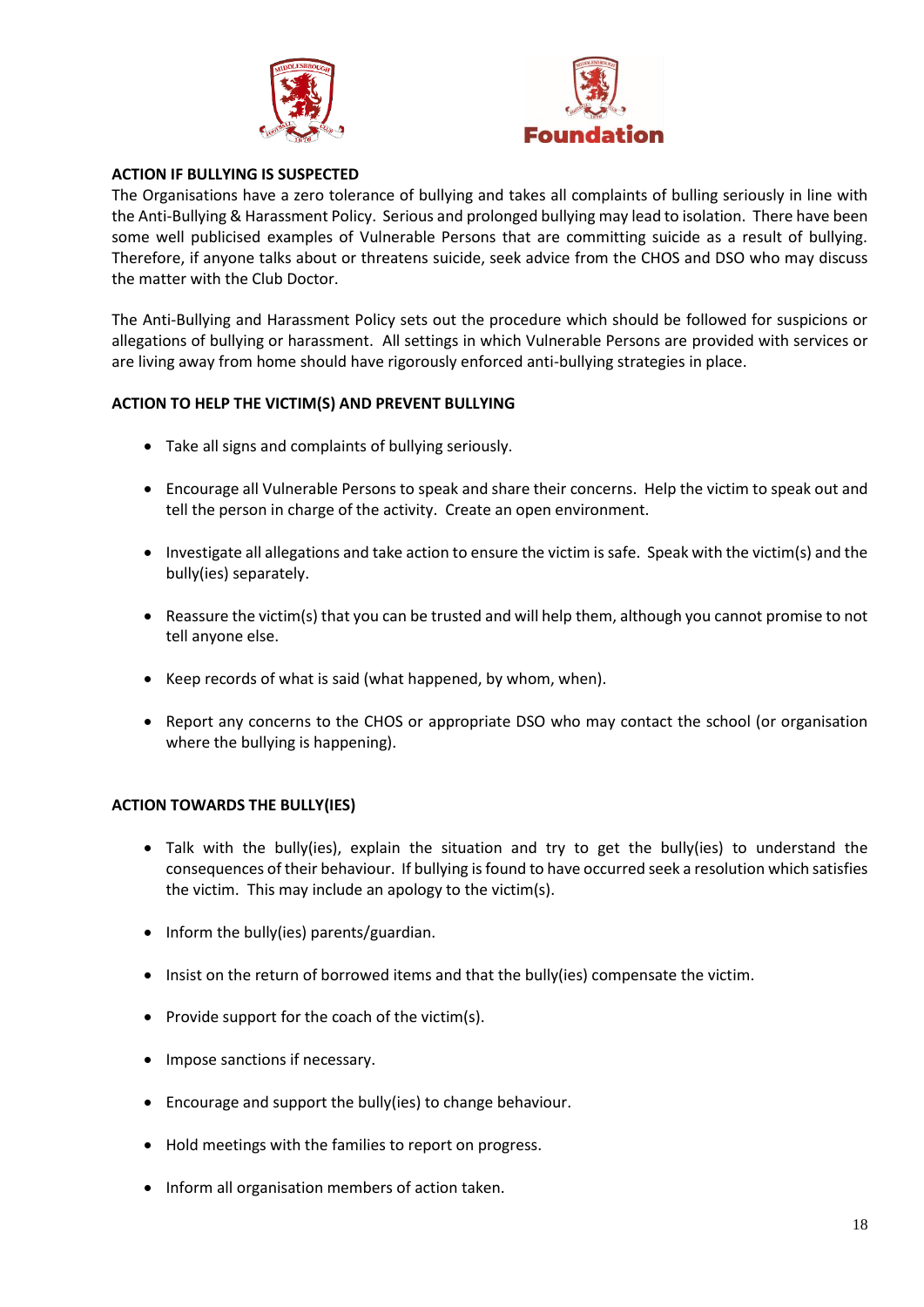



- Keep a written record of action taken.
- Remain vigilant following the disclosure/investigation.
- Record the outcome of the complaint.
- Ensure relevant coaching staff are aware of the outcome and that they monitor the situation to reduce the chances of a re-occurrence.

# **ALLEGATIONS OF PREVIOUS ABUSE (HISTORIC COMPLAINTS)**

Allegations of harm or abuse may be made some time after the event, e.g. by an adult who was abused as a child or by a member of Organisation Personnel who is still currently working with Vulnerable Persons. Where such an allegation is made, the Organisation will follow the procedures as detailed in this Policy and report the matter directly to the Police or Social Services.

Non recent historic abuse is the term used to refer to disclosures of abuse that were perpetrated in the past. It can also be about a disclosure of neglect, physical, sexual or emotional abuse from someone who is now 18 years or over, relating to an incident that took place when the alleged victim was under 18 years old.

Allegations of abuse can be received by anyone and can be made against relatives, friends, carers, people in the public eye or in a position of trust, or any other person who currently has or previously had contact with Vulnerable Persons.

All concerns or disclosure relating to no recent historic abuse must be reported.

### **Child Sexual Exploitation (CSE)**

A type of abuse in which children in exploitative situations and relationships receive something such as gifts, money, or affection as a result of performing sexual activities or others performing sexual activities on them. Children or young people may be tricked into believing they are in a loving, consensual relationship. They might be invited to parties and given drugs and alcohol. They may also be groomed on line. Some children and young people are trafficked into or within the UK for the purpose of sexual exploitation. Sexual exploitation can also happen to young people in gangs.

### **Female Genital Mutilation (FGM)**

FGM involves procedures that intentionally alter or injure female genital organs for non-medical reasons. The Female Genital Mutilation Act 2003 makes it illegal to practise FGM in the UK or to take girls who are British nationals or permanent residents of the UK abroad for FGM whether or not it is lawful in another country. It also makes it illegal to aid, abet, counsel or procure the carrying out of FGM abroad. There are no health benefits to FGM and it is likely to cause severe immediate medical effects (such as bleeding, shock, wound infections, serve pain) as well as longer term medical consequences (such as abnormal periods, damage to the reproductive system including infertility, complications in pregnancy and new born deaths). Longer term consequences also include psychological damage such as low libido depression and anxiety. FGM is a very complex issue and should be dealt with sensitively. Issues will likely involve a number of agencies working together including specialist police officers, health and social care and education.

### **Forced Marriage**

A forced marriage is a marriage in which one or both of the parties are married without their consent or against their will. It is recognised as a form of violence against women, men or children and is a serious abuse of human rights. A forced marriage differs from an arranged marriage where family members take the lead in choosing the partner but both parties are free to choose whether they marry the chosen partner or not. Forced marriage is illegal in England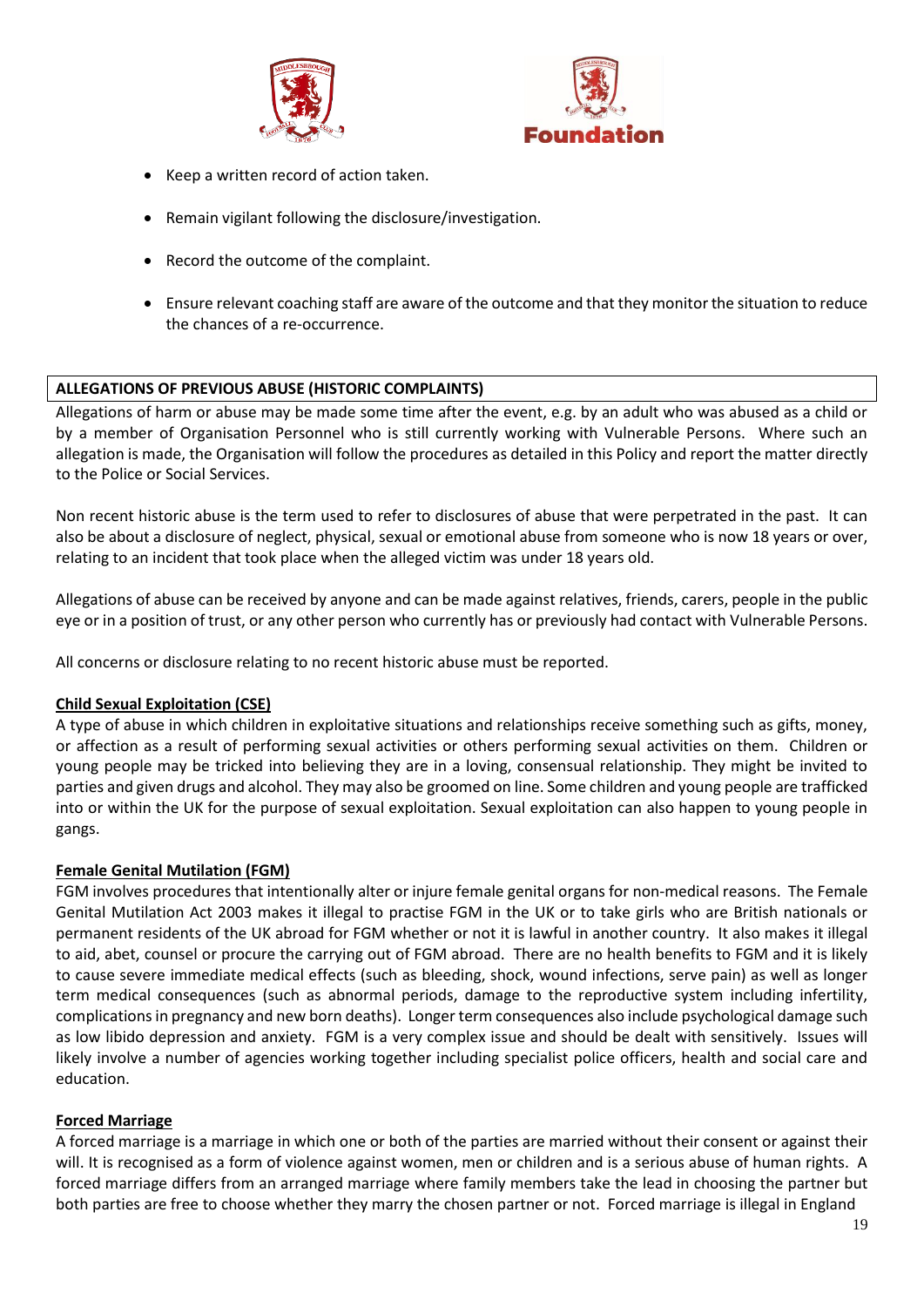



and Wales. The Anti-Social Behaviour, Crime and Policing Act 2014 made it a criminal offence from June 2014 to force someone to marry. In a situation where there is concern that an adult is being forced into marriage they do not or cannot consent to, there will be an overlap between action taken under the forced marriage provisions and the adult safeguarding process. In this case action will be co-ordinated with the police and other relevant organisations. The police must always be contacted in such cases as it involves a criminal offence and urgent action may need to be taken.

# **Honour Based Violence**

Honour based violence is a violent crime or incident which may have been committed to protect or defend the honour of the family or community. It is often linked to family members or acquaintances who mistakenly believe someone has brought shame to their family or community by doing something that is not in keeping with the traditional beliefs of their culture. For example, honour based violence might be committed against people who:

- become involved with a boyfriend or girlfriend from a different culture or religion
- want to get out of an arranged marriage
- want to get out of a forced marriage
- wear clothes or take part in activities that might not be considered traditional within a particular culture

Women and girls are the most common victims of honour based violence however it can also affect men and boys. Crimes of 'honour' do not always include violence. Crimes committed in the name of 'honour' might include:

- domestic abuse
- threats of violence
- sexual or psychological abuse
- forced marriage
- being held against your will or taken somewhere you don't want to go
- assault

# **Child trafficking**

Child trafficking is the movement of a young person for the purpose of exploitation. This includes:

- A young person being bought or sold for money
- A young person being tricked into leaving home
- A young person who is given away by their family because the family need money
- A young person who is made to leave their home because of war
- A young person who chooses to leave home, thinking they are going to a better life

The move of the young person can be international or within the same country. There could be lots of reasons the person has moved including:

- Sexual exploitation
- Forced labour
- Domestic servitude
- Organ harvesting
- Child related crimes such as child sexual exploitation, forced begging, illegal drug cultivation, organised theft, related benefit frauds etc.
- Forced marriage and illegal adoption (if other constituent elements are present)

The reasons for the move generally benefit the people who take the young person and the people who exploit or abuse them. The young person does not benefit from the move. In fact, in most cases the young person suffers because they have been forced or tricked into moving.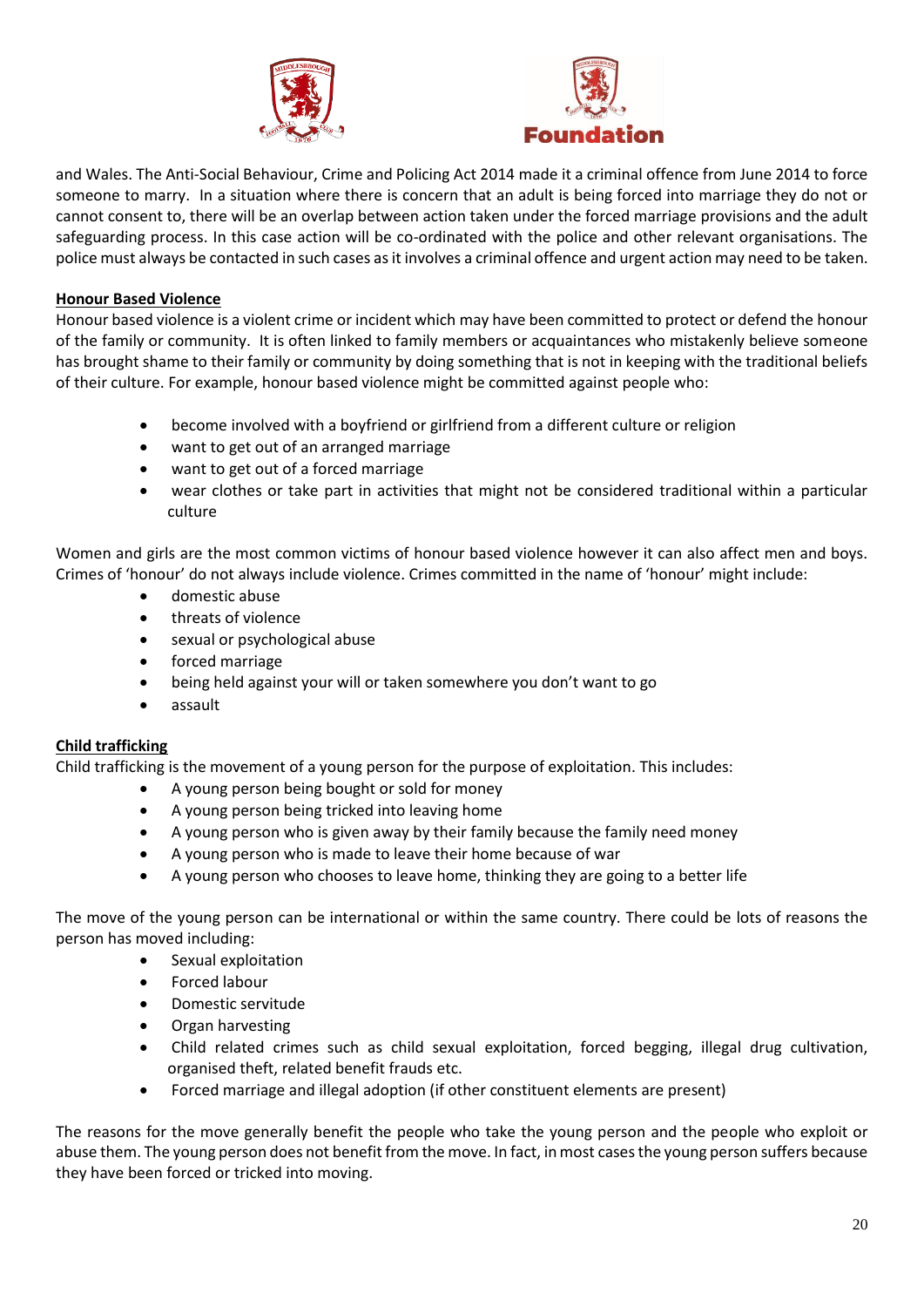



# **What are the signs of someone being trafficked?**

One or two of these signs might not necessarily mean a person has been trafficked, but if you have any concerns about a Vulnerable Person please contact a Safeguarding Officer.

- Physical signs that someone has tried to hurt them (bruises/cuts).
- Does not come into school all the time.
- Has different adults around them quite a lot.
- Often seems tired or worn out.
- Does not often speak to other people or seems withdrawn.
- Seems to be afraid of people in authority (teachers/adults).
- Gets angry easily or can be violent.
- Looks like they find it difficult to concentrate or focus on something.
- Have moved to the UK a while ago, but still don't really know the language.
- Have suggested they don't live with family or have a bad time at home.

Child exploiters and traffickers are targeting both boys and girls.

## **Modern Slavery**

Modern Slavery is a crime and a violation of fundamental human rights. Modern Slavery can take many forms including slavery, servitude, forced or compulsory labour and human trafficking. The underlying principle is the exploitation of a person or the coercion of a person to work against their will for the benefit of another.

Although human trafficking often involves an international cross-border element, it is also possible to be a victim of modern slavery within your own country. It is possible to be a victim even if consent has been given to be moved. Children cannot give consent to being exploited therefore the element of coercion or deception does not need to be present to prove an offence.

# **Radicalisation and Extremism**

Radicalisation and extremism of Vulnerable Persons are a form of emotional abuse. HM Government states that the aim of radicalisation is to attract Vulnerable Persons to a particular extremist ideology. In many cases it is with a view to inspiring Vulnerable Persons eventually to become involved with harmful or terrorist activities. Radicalisation can take place through direct personal contact, or indirectly through social media. Extremism is defined as vocal or active opposition to fundamental British values including democracy, the rule of law, individual liberty and mutual respect and tolerance of different faiths and beliefs**.**

### **COMMON SIGNS OF ABUSE**

Every Vulnerable Person is unique, so behavioural signs of abuse will vary from persons to person. In addition, the impact of abuse is likely to be influenced by the person's age, the nature and extent of the abuse, and the help and support the person receives. However, there are some behaviours that are commonly seen in Vulnerable Persons who have been abused:

- The person appears distrustful of a particular adult, or a parent or a coach with whom you would expect there to be a close relationship.
- The person has unexplained injuries such as bruising, bites or burns, particularly if these are on a part of the body where you would not expect them.
- The person has an injury which is not explained satisfactorily or properly treated.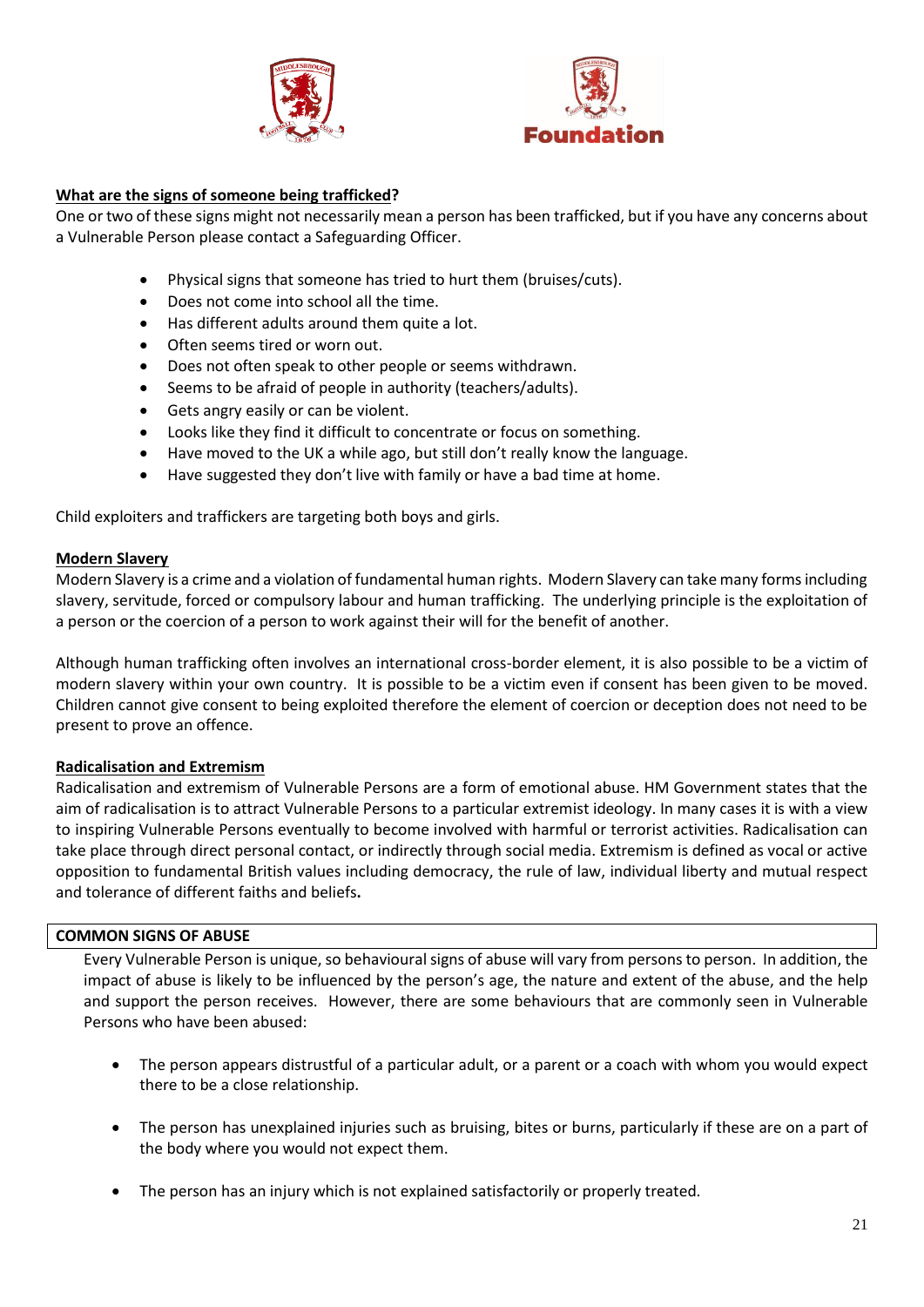



- A deterioration in the person's physical appearance or a rapid weight gain or loss.
- Pains, itching, bruising or bleeding in or near the genital area.
- A change in the person's general behaviour. For example, they may become unusually quiet and withdrawn or unexpectedly aggressive. Such changes can be sudden or gradual.
- If the person refuses to remove clothing for normal activities or wants to keep covered up in warm weather.

#### **SAFETY AND THE SAFEGUARDING OF VULNERABLE PERSONS WITHIN THE STADIUM ON MATCH DAYS**

#### **Standing in Seated Areas**

The Sports Ground Safety Authority (SGSA) have published guidance for clubs that sets out its approach to enforcing their all-seater policy in relation to persistent standing in seated areas. This guidance reminds clubs of their existing obligation to discourage supporters from standing but acknowledges that, in some cases, supporters will still choose to stand no matter what clubs do.

The English Football League (EFL) support the approach being taken by the SGSA but recognise that providing the club introduce reasonable steps to discourage standing in seated areas there is a reduced risk of regulatory action being taken. Consequently, MFC are developing and implementing a number of reasonable actions this season to encourage both home and away supporters to remain seated.

#### **Known Sex Offenders**

The Organisations work closely with the police and local authorities including the LSCB in relation to child protection, and when concerns are raised MFC takes advice from the police and local safeguarding board as to the level of risk of any known sex offender who may have connections with the MFC as a supporter or visitor. MFC reserves the right in conjunction with the police and other authorities to ban or suspend supporters who have been charged or convicted of any sexual offence or are on the sex offenders register.

#### **Under 18's Within a First Team Environment and Whilst on Work Experience**

### **Guidance for Accommodating**

If an Academy Player or young Professional under the age of 18 joins another club on trial, work experience or a Football League Youth Loan the Academy will seek written parental/guardian consent (in addition to the standard consent sought at the start of every season) prior to the activity taking place. Consideration will also be given to the player's education programme, travel and accommodation arrangements. If the new club is not located within a reasonable travelling distance from the player's current address MFC will insist that, where possible, players are placed in host family accommodation recruited by the receiving club in line with the relevant English Football League (EFL), guidance during their time away from MFC and not in hotel accommodation, and as good practice MFC should designate a member of Academy Staff to check on the Players on a regular (weekly) basis, not just for game situations but for their general welfare whilst on loan, trial or work experience. The receiving club will also undertake formal visits.

For players under the age of 18 who are joining the club on trial (including Work Experience) parental/guardian consent will be sought prior to the trial taking place, along with a full medical history and injury disclaimer. Where accommodation with a host family is required during the trial period, a matching form will be completed by the player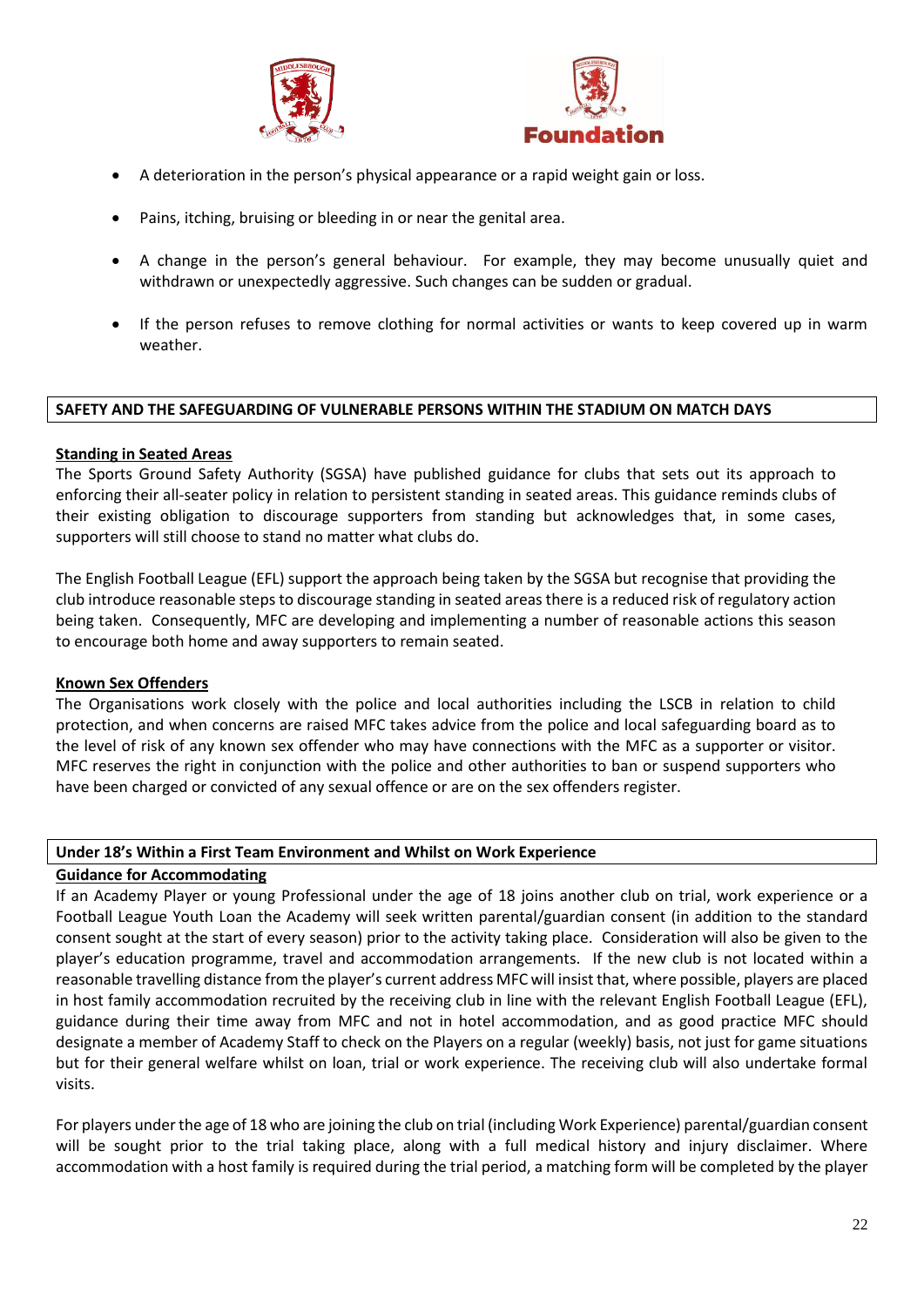



to ensure they are placed with the appropriate host family. If the player's parent/guardian is also travelling with the player then a local hotel may be used as an alternative. Transportation will be arranged during the trial period.

As players progress through the Academy system they may have the opportunity to train and play with the adult provisions of the Club. This caries a number of safeguarding concerns as they will be entering an adult provision and be susceptible to adult behaviours and language. The Club will support the player(s) during this transition. Parents will be included and consent sought. Separate procedures are available to support this progression. A full policy is available on request.

# **A QUICK GUIDE TO PROCEDURES**

This guide is designed to take the most appropriate action in relation to concerns about either a parent or carer.



Remember:

- Maintain confidentiality on a need to know basis only.
- Ensure the CHOS or appropriate DSO follows up with Social Services.

The CHOS should also report the incident to the BSSL who should ascertain whether or not the person(s) involved in the incident play a role within MFC or MFCF and act accordingly.

If you do not know who to turn to for advice or are worried about sharing your concerns with a senior colleague, you should contact the Social Services direct or the NSPCC on 0808 800 5000 or Childline on 0800 1111.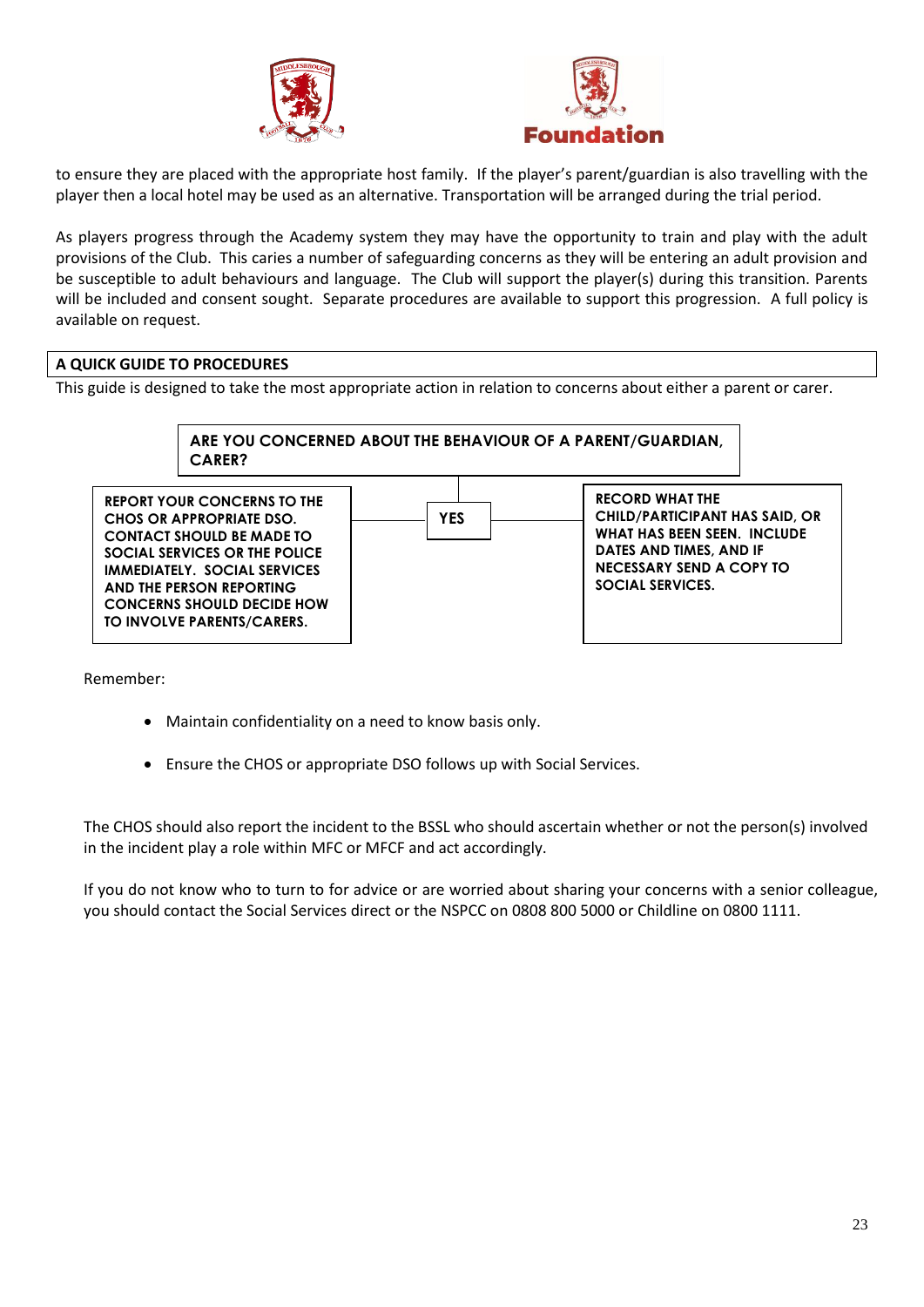



This guide is designed to take the most appropriate action in relation to concerns about either a Vulnerable Person in your care.



Remember:

- Maintain confidentiality on a need to know basis only.
- Ensure the CHOS or appropriate DSO follows up with Social Services.

The CHOS should also report the incident to the BSSL who should ascertain whether or not the person(s) involved in the incident play a role within MFC or MFCF and act accordingly.

If you do not know who to turn to for advice or are worried about sharing your concerns with a senior colleague, you should contact the Social Services direct or the NSPCC on 0808 800 5000 or Childline on 0800 1111.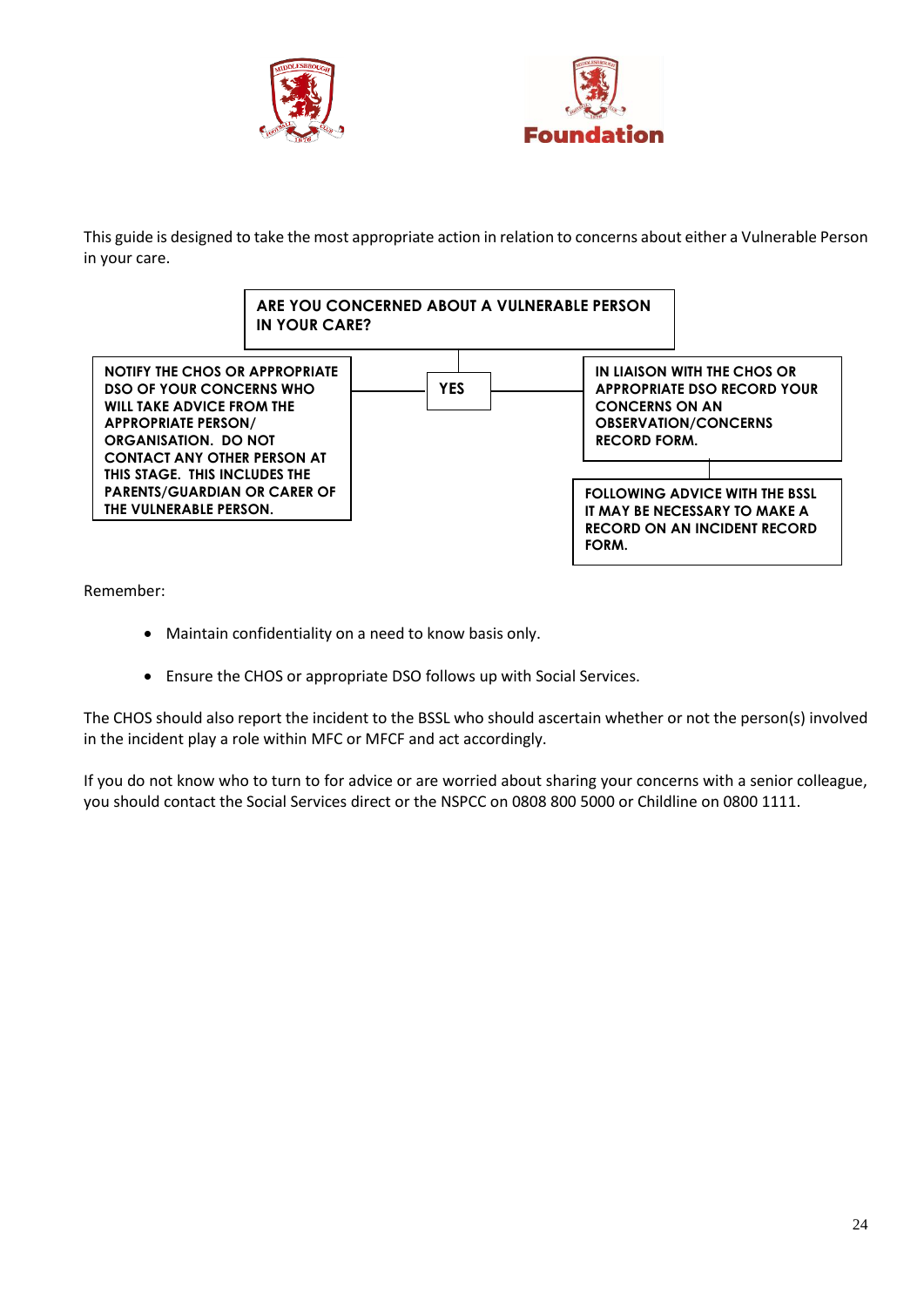



The flowchart shown below is designed to inform the most appropriate action in relation to concerns about a member of Organisation Personnel within either MFC or MFCF.

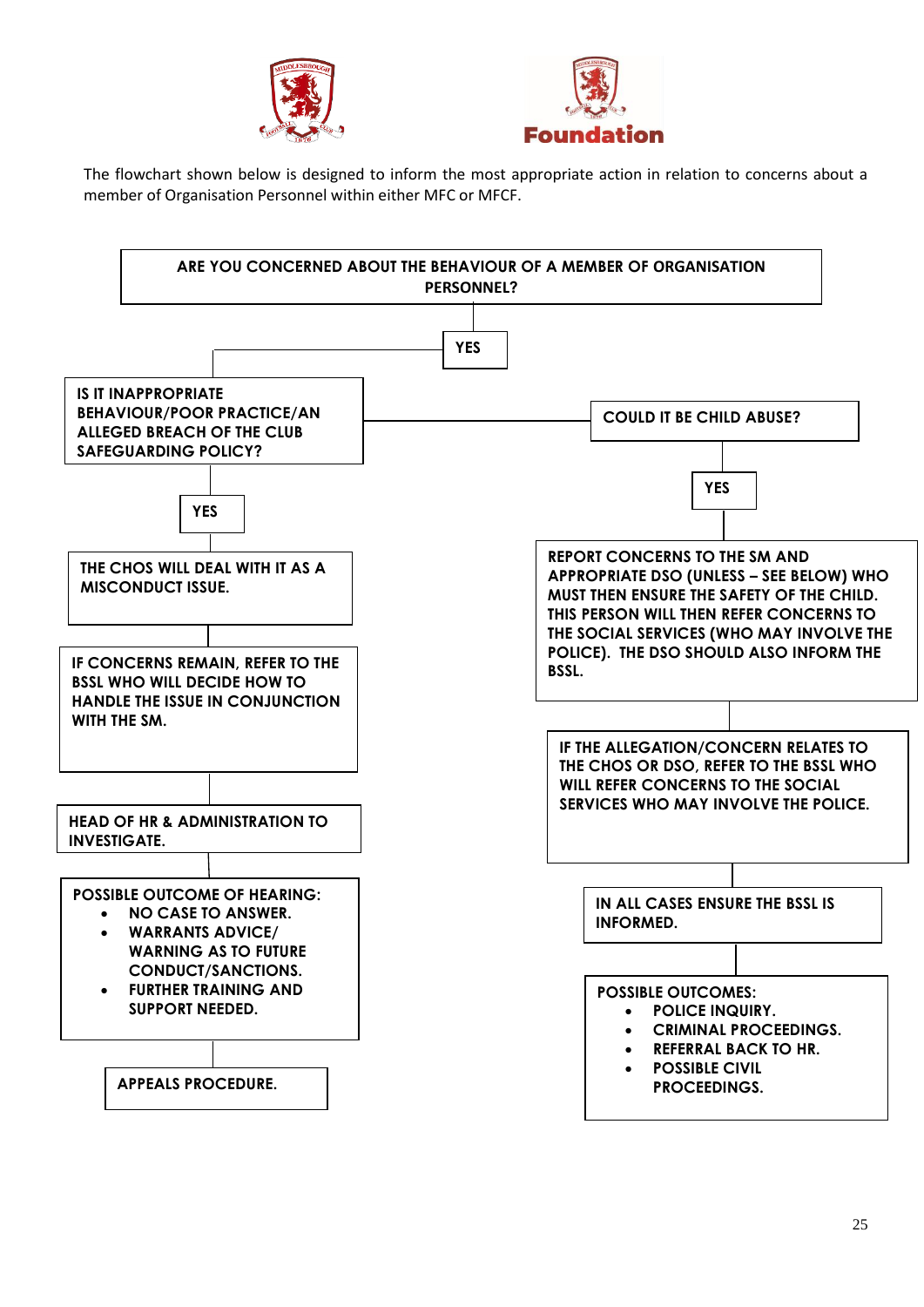



### **GUIDANCE FOR RESPONDING TO A VULNERABLE PERSON WHO DISCLOSES**

- Ensure the immediate safety of the Vulnerable Person involved (this may involve getting them to hospital).
- Reassure the Vulnerable Person and take what they say seriously.
- Do not make any promises not to tell.
- Keep questions to a minimum, use them to clarify what you have been told.
- Make a full record of what was said, seen or heard.
- Contact your CHOS immediately. If they are unavailable, then report your concerns to either the County Football Association's Welfare Officer or the Football League/Premier League Lead DSO as appropriate. If unavailable, then report your concerns direct to Children's Services or the Police if you feel the child is in danger or at risk.
- Alternatively, you may report your concerns to the NSPCC 24-hour Helpline 0808 800 5000.
- Following the basic guidelines will help to do the right thing in the right way. Use these notes when reporting your concerns verbally, try to stay calm and unemotional and use simple and clear language.
- Referrals to the Police and Children's Services should be confirmed in writing within 24 hours; if unable to within this timescale, then at the earliest opportunity.
- Keep a record of the name, role of the officer or Organisation Personnel to whom the concerns were passed to and recorded; include the date and time of the referral.
- Include any actions you have taken and any advice given.
- Do not share the information with anyone else: parents, colleagues, other Organisation Personnel. However, you may need some support yourself and you should discuss this with either the Head of HR or the Head of Education & Welfare Officer.
- If you remain concerned that sufficient action has not been taken, you should go directly to the NSPCC helpline, Children's Services or the Police.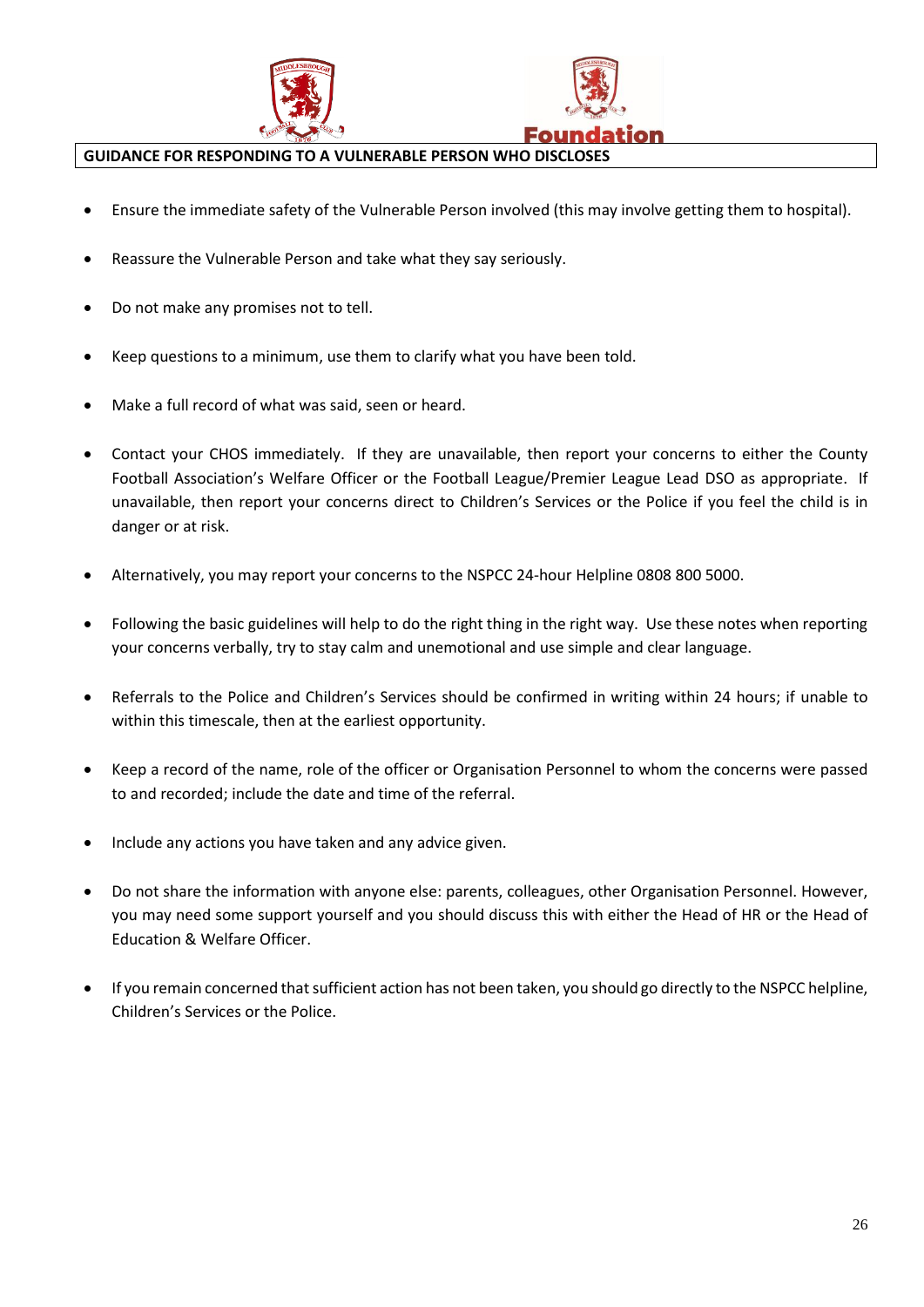



## **WHAT TO DO IF THERE ARE CONCERNS**

Information passed to Social Services or the Police must be as helpful as possible, hence the necessity for making a detailed record at the time of the disclosure/concern. Information should include the following:

- Name of Vulnerable Person.
- Age of Vulnerable Person and date of birth.
- Home address and telephone number.
- Is the person making the report expressing their own concerns or those of someone else?
- What is the nature of the allegation? Include dates, times, any special factors and other relevant information.
- Make a clear distinction between what is fact, opinion or hearsay.
- A description of any visible bruising or other injuries, behavioural signs, indirect signs.
- Witnesses to the incidents.
- The Vulnerable Person's account, if it can be given, of what has happened and how any bruising or other injuries occurred.
- Have the parents/guardian/carer been contacted? If so, what has been said?
- Details of other people consulted.
- If it is not the Vulnerable Person making the report, has the child concerned been spoken to? If so what was said?
- Has anyone been alleged to be the abuser? Record details.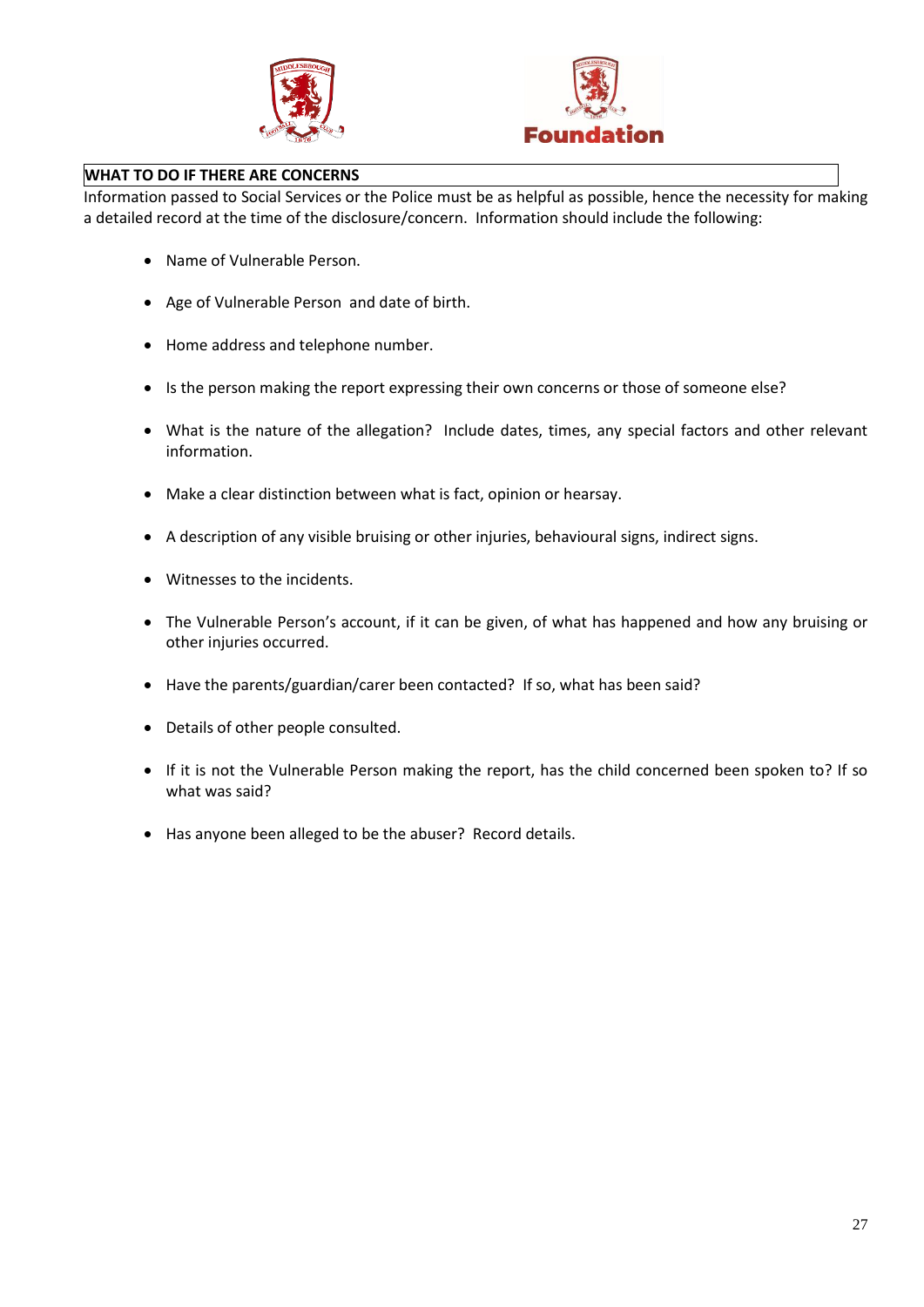



## **REFERRAL PROCESS TO THE FA/PL/EFL SAFEGUARDING TEAM**



### **MAKING A REFERRAL**

A referral is made by completing an 'Affiliated Football Referral Form' and sent to The FA Safeguarding Team or County FA (depending on level of risk assessed) within 24 hours. Referrals can be made over the phone but a written referral needs to be sent within 24 hours. If the case is assessed to be high risk, the referrer needs to consider whether statutory agencies (LADO or Police) should be contacted. To avoid doubt, if a Vulnerable Person is in imminent risk of harm the Police need to be contacted immediately. A referral to The FA Safeguarding Team should follow within 24 hours.

The FA/PL Safeguarding Team, the Club DSO and the County FA Welfare Officer will update each other (at least) every eight weeks, if the concern relates to an individual in a paid position, and (at least) every 12 weeks, if the position is not paid. Updates will include when a case is opened, closed or when there is a change in risk assessment.

The FA's Safeguarding Team can be contacted on 0844 980 8200 (Extn 6401 or 6876) or alternatively the relevant County FA Welfare Officer can be emailed directly or telephoned.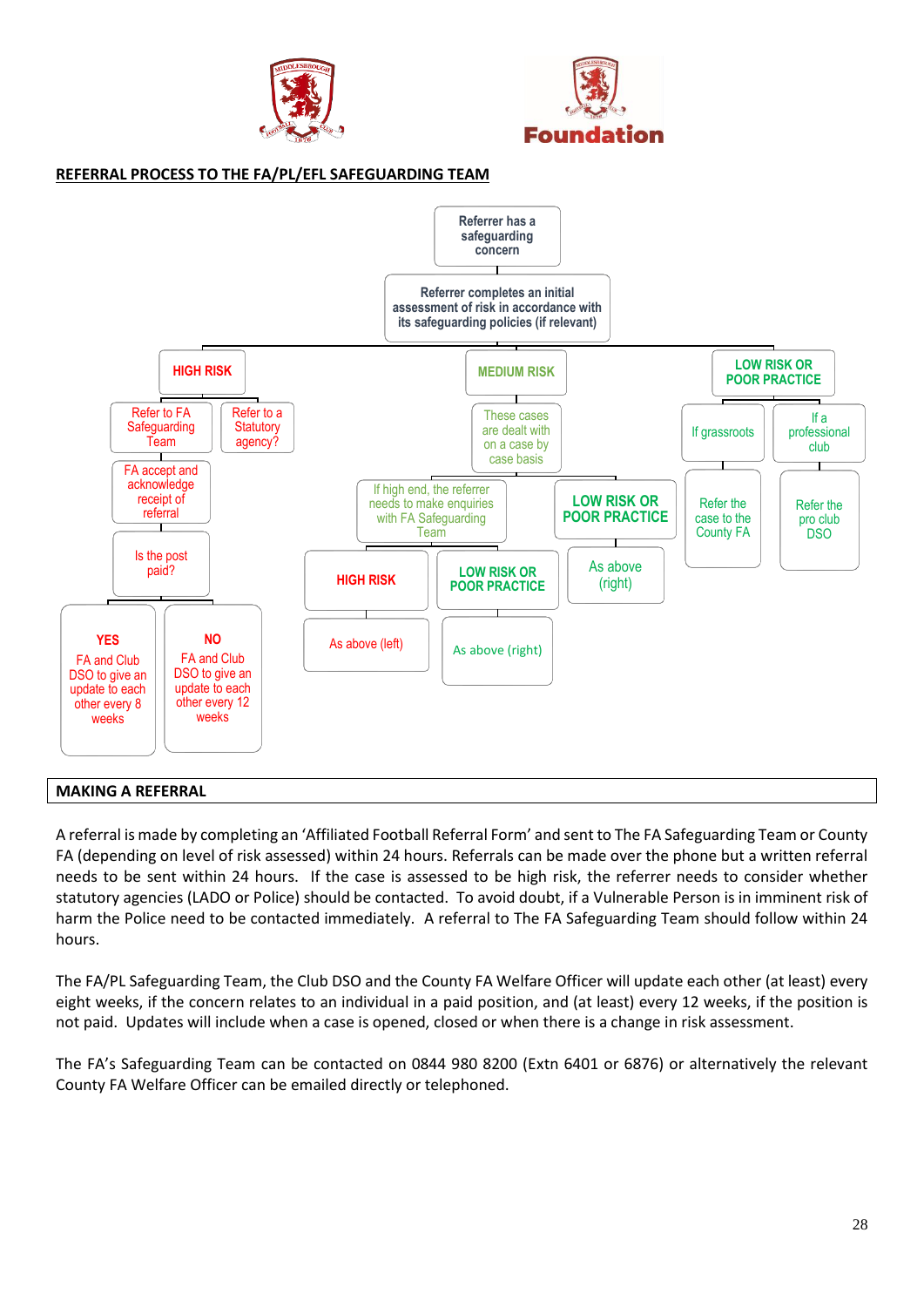



### **STRATEGY MEETINGS**

When a Strategy Meeting is held, The FA Safeguarding Team is usually represented by the County FA Welfare Officer. If the participant being investigated is employed by the Organisation, The FA Safeguarding Team and the relevant CHOS/DSO within the professional game will discuss who attends the Strategy Meeting.

### **SUSPENSIONS**

When The FA suspends a participant The FA Safeguarding Team will notify the relevant CHOS/DSO of the suspension. This notification will be via a copy of the suspension letter sent to the participant.

For further details of The FA process of investigation and decision making (including the appeals process) please refer to The FA's Safeguarding Rules and Regulations available on [www.theFA.com.](http://www.thefa.com/)

## **DEALING WITH POOR PRACTICE CONCERNS**

Affiliated football takes poor practice seriously. All cases should be dealt with in line with the relevant football bodies disciplinary process and their safeguarding policies. Grassroots clubs or members of the public need to alert their local County FA of any concerns. Professional clubs need to send a referral to The FA Safeguarding Team where repeated poor practice incidents occur. The FA will then assess whether the matter needs to be dealt with by the Safeguarding Team or can be dealt with by the Club or County FA. To avoid doubt a referral needs to be made where there are three incidents of poor practice by the same individual.

Poor practice is defined as follows:

- When insufficient care is taken to avoid injuries (e.g. by excessive training or inappropriate training for the age, maturity, experience and ability of players).
- Allowing abusive or concerning practices to go unreported (e.g. a coach who ridicules and criticises players who make a mistake during a match).
- Placing children or young people in potentially compromising and uncomfortable situations with adults (e.g. inappropriate use by a coach of social media with a young player(s)).
- Ignoring health and safety guidelines (e.g. allowing young players to set up goal posts unsupervised by adults).
- Failing to adhere to the Club's code of practice (e.g. openly verbally abusing the referee).
- Giving continued and unnecessary preferential treatment to individuals.

The judgement about whether an incident is one of abuse or poor practice may not be able to be made at the point of referral, but only after the collation of relevant information. The majority of poor practice concerns can be dealt with by the grassroots or professional club, or alternatively with support and guidance from The Premier League or Football League as appropriate, or the County FA.

### **USEFUL CONTACT DETAILS**

### **Middlesbrough Council Social Services**

**During Working Hours:** Monday to Thursday 8:30am to 5:00pm, Friday 8:30am to 4:30pm **First Contact Team:** (01642) 726004 – out of hours 08702 402994 Email (children's services - South Tees Multi Agency Children's Hub) [southteesmach@redcar-cleveland.gov.uk](mailto:southteesmach@redcar-cleveland.gov.uk)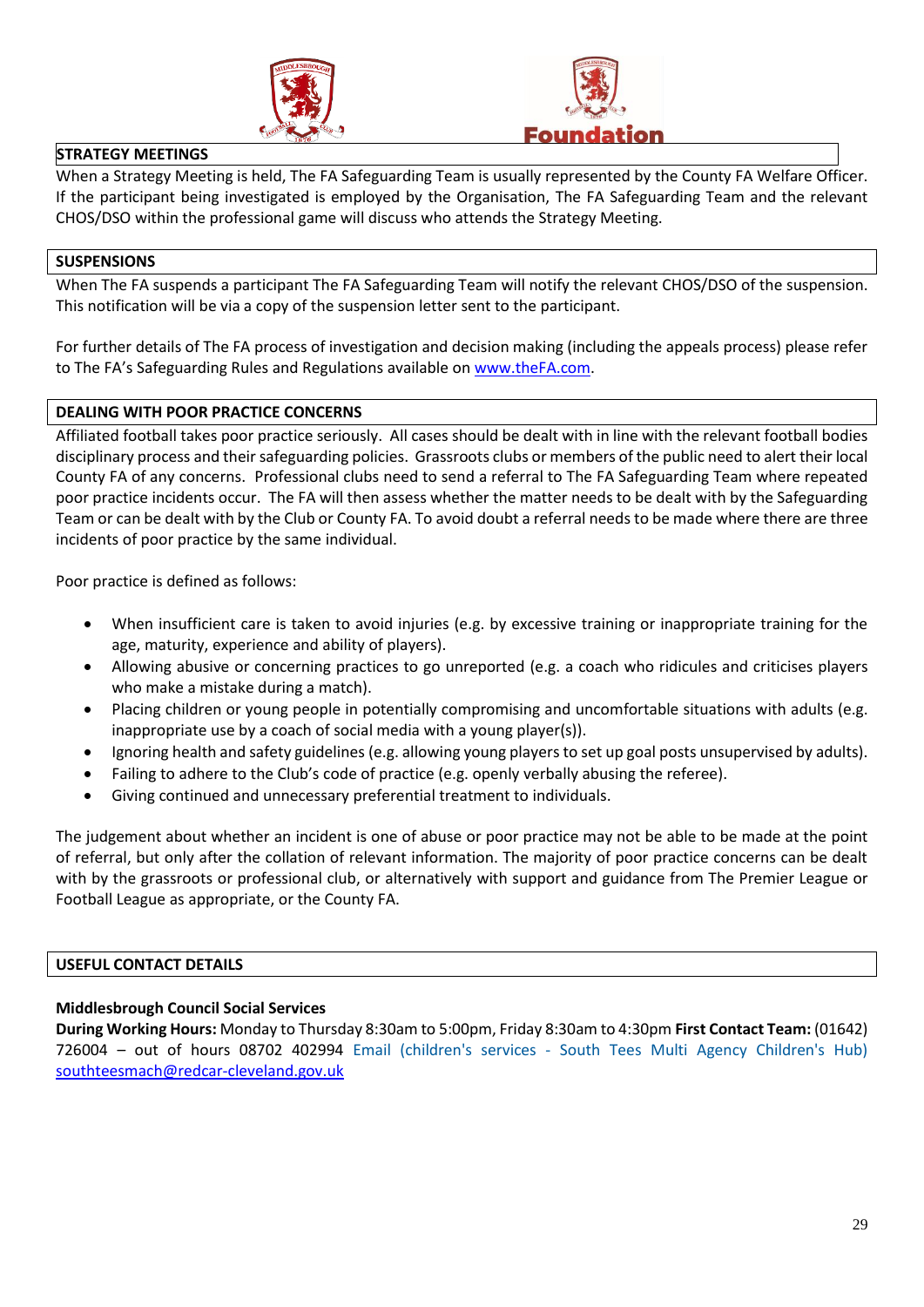



**The Children's Hub, Hartlepool and Stockton-on-Tees**: 01429 284284 (please note the Hartlepool dialling code) **Email: [childrenshub@hartlepool.gov.uk](mailto:childrenshub@hartlepool.gov.uk) Telephone:** 01642 524552 (For outside office hours)

**First Contact:** If you have any concerns about a child or young person call you local **First Contact team on: Stockton - 01642 527764. Middlesbrough – 01642 726004., Redcar and Cleveland – 01642 771500 Hartlepool – 01429 284284**

**Out of Children's Services hours:** Emergency Duty Team 08702 402994/Cleveland Police: (01642) 326326

**South Tees Safeguarding Children Partnership** *STSCP website at<https://stscp.co.uk/>*

**North Riding FA:** (01642) 717778

**Premier League Safeguarding;** [safeguarding@premierleague.com](mailto:safeguarding@premierleague.com)

**EFL Safeguarding Team: [safeguarding@EFL.com](mailto:safeguarding@EFL.com)**

**FL Child Protection Advisor:** 01772 325 811/07795 628 379

**FA Safeguarding Team:** 0800 169 1863 or vi[a safeguarding@thefa.com](mailto:safeguarding@thefa.com)

**NSPCC Helpline number:** 0808 800 5000/ [www.nspcc.org.uk/inform/cps](http://www.nspcc.org.uk/inform/cps) **Text phone number:** 88858

**CEOP Child Exploitation and Online Protection Centr[e www.ceop.gov.uk](http://www.ceop.gov.uk/) -** Dedicated to eradicating the sexual abuse of Children

**Child Protection in Sport Unit [www.nspcc.org.uk/inform/cpsu](http://www.nspcc.org.uk/inform/cpsu) -** works with sports governing bodies to minimise the risk of Child abuse

### **Other Useful Safeguarding Links**

MSCB email : [mscb@middlesbrough.gov.uk](file:///C:/Users/brian.robinson/AppData/Local/Microsoft/Windows/Temporary%20Internet%20Files/Content.Outlook/0LBVHHMN/mscb@middlesbrough.gov.uk)

MSCB Secure email : [mscb@middlesbrough.gcsx.gov.uk](file:///C:/Users/brian.robinson/AppData/Local/Microsoft/Windows/Temporary%20Internet%20Files/Content.Outlook/0LBVHHMN/mscb@middlesbrough.gcsx.gov.uk)

MSCB Website [www.middlesbrough.gov.uk/mscb/safeguarding](http://www.middlesbrough.gov.uk/mscb/safeguarding)

Access to Tees LSCBs Child Protection Procedures - <http://www.teescpp.org.uk/>

Useful web links:

LSCB Training Redcar and [Cleveland](http://www.redcar-cleveland.gov.uk/safeguarding.nsf/Web?ReadForm&id=0A87FDF5E54CEF49802576E10033D4CE)

LSCB Training - [Middlesbrough](https://www.middlesbrough.gov.uk/social-care-and-wellbeing/safeguarding/safeguarding-children-and-young-people/middlesbrough-safeguarding-children-board-mscb/safeguarding-training)

E-Learning - <http://mrcscb.virtual-college.co.uk/>

PREVENT-Working Together Against Extremism.pdf

Safeguarding against [radicalisation PL-MFC 16-17.pdf](file:///C:/Users/brian.robinson/AppData/Local/Microsoft/Windows/Temporary%20Internet%20Files/Content.Outlook/0LBVHHMN/Safeguarding_against_radicalisation%20PL-MFC%2016-17.pdf)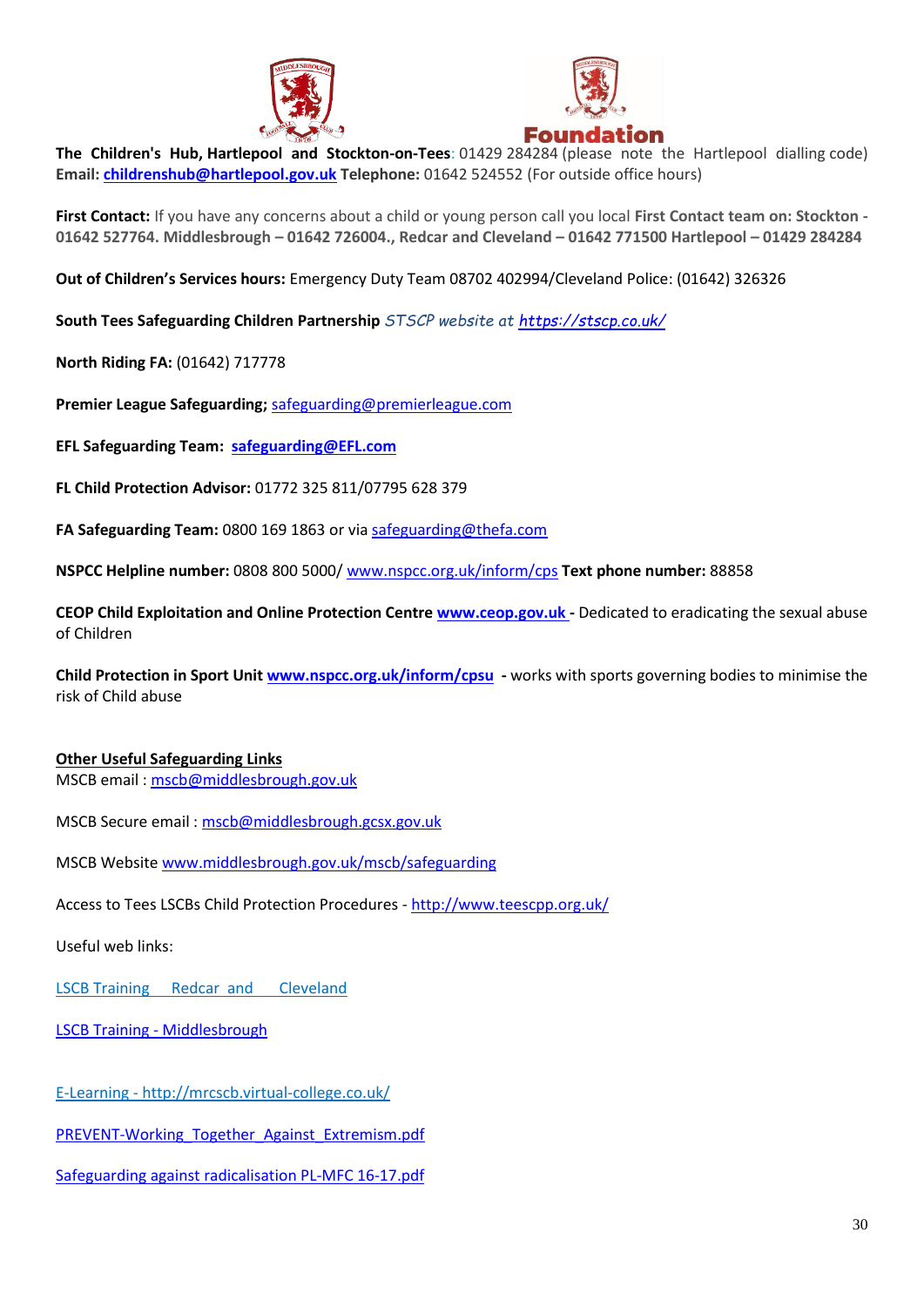



[https://www.gov.uk/government/uploads/system/uploads/attachment\\_data/file/550511/Keeping\\_children](https://www.gov.uk/government/uploads/system/uploads/attachment_data/file/550511/Keeping_children%20safe_in_education.pdf)  [safe\\_in\\_education.pdf](https://www.gov.uk/government/uploads/system/uploads/attachment_data/file/550511/Keeping_children%20safe_in_education.pdf)

# **Further Safeguarding Information**

Please refer to the following documents for further guidance and support;

KCSIE 2020/2021

Working Together to Safeguard Children December 2020

Protection of Freedoms Act 2012

What to do if you are worried about a child being abused 2015. Along with further legislation such as Children Act 1989 and 2004,

Education Act 2002, Counter Terrorism and Security Act 2015 (see end of document for a list of safeguarding legislation and government guidance documents)

# **Legislation and statutory guidance**

Working Together to Safeguard Children 2019 The Children Act 1989 and 2004 Keeping Children Safe in Education 2020/2021 Health and Safety at Work Act 1974 Management of Health and Safety at Work Regulations 1999 Modern Slavery Act 2015 Counter Terrorism and Security Act 2015 Private Fostering Regulations 2005 Female Genital Mutilation Act 2003 General Data Protection Regulations 2018 SEN Code of practice guidance 2015.

Please also refer to other MFC POLICIES

Social Media & Media Policy Privacy Standard Equal Opportunities Policy Photography/Image Consent Policy Recruitment policy Staff Induction process Anti-Bullying & Harassment Policy Whistle-blowing Policy Health and Safety Policy Trips, tours and tournaments Policy Transport Policy Late Collection of Children Policy **ITC Policy** Modern Slavery Policy Covid-19 Operational Procedures and Policies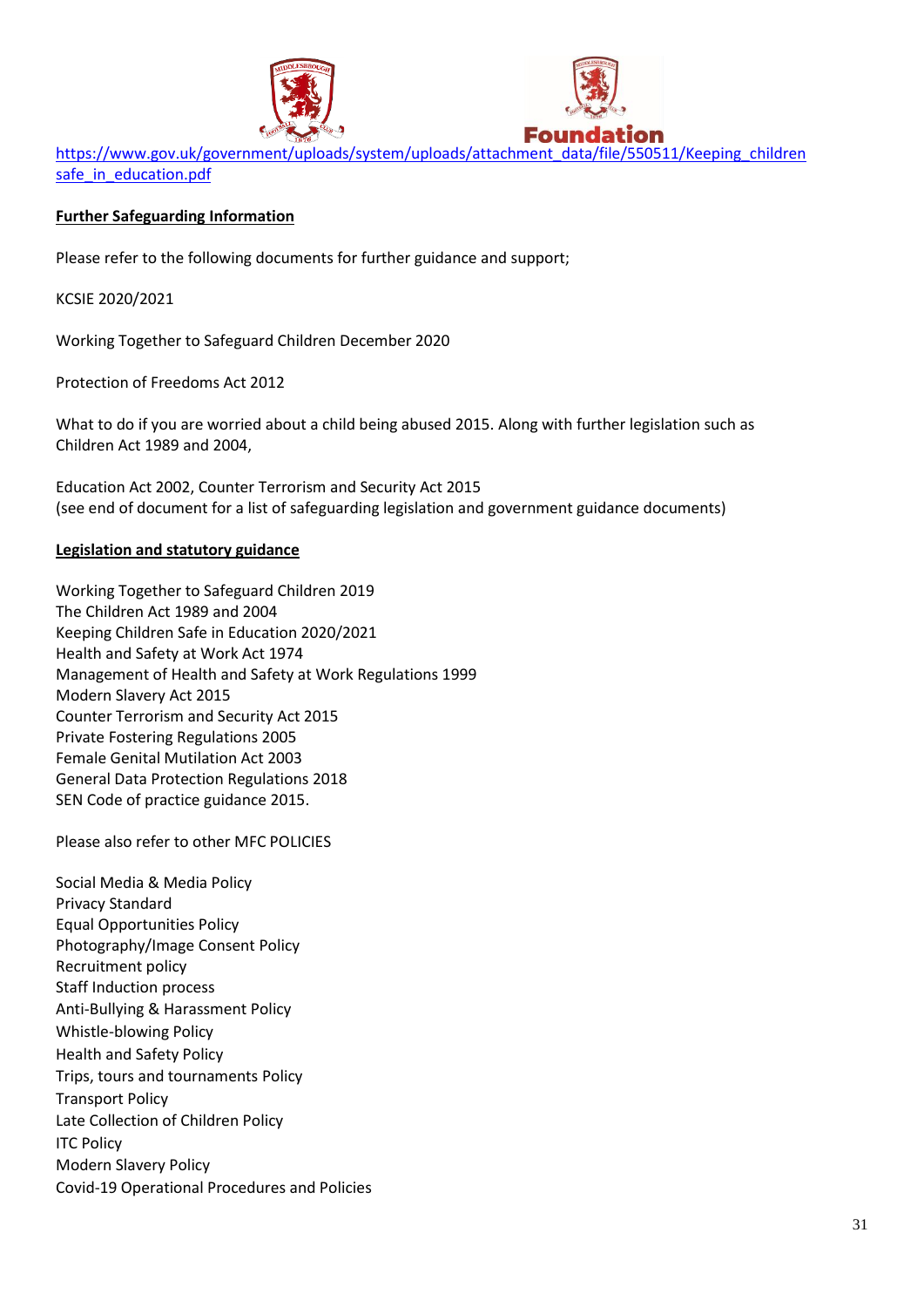



### **Key Government Initiatives and Legislation**

## **Human Rights Act 1998**

● This Act came into force in this country on 2 October 2000. It brings the rights outlined in the European Convention of Human rights into English law for the first time. The Act is designed to protect individuals from abuse by state institutions and people working for these institutions. BILD has developed an easy guide to the Human Rights Act and its implications for people with learning disabilities.

# **Speaking Up for Justice 1998**

● This was a report of the Interdepartmental Working Group on the treatment of Vulnerable or Intimidated Witnesses in the Criminal Justice System. The aim of the Working Group was to improve access to justice for vulnerable or intimidated witnesses, including children. It made a total of 78 recommendations for improvements to the criminal justice system including the reporting of crime, identification of vulnerable or intimidated witnesses, and measures to assist witnesses before, during and after the trial. All 78 recommendations were accepted.

## **Youth Justice and Criminal Evidence Act 1999**

● The recommendations from Speaking Up For Justice that required legislative changes were incorporated into this Act.

## **Care Standards Act 2000**

● The Care Standards Act created the National Care Standards Commission, an independent, non-governmental public body, to regulate social and health care services previously regulated by local councils and health authorities. It also extended the scope of regulation to other services not previously registered, to include domiciliary care agencies, fostering agencies and residential family centres. The Commission for Social Care Inspection replaced NCSC in April 2004.

# **No Secrets 2000**

● This is guidance on developing and implementing multi-agency policies and procedures to protect vulnerable adults from abuse. No Secrets gives guidance to local agencies who have a responsibility to investigate and take action when a vulnerable adult is believed to be suffering abuse. It offers a structure and content for the development of local inter-agency policies, procedures and joint protocols which will draw on good practice locally and nationally.

### **Achieving Best Evidence 2002**

● This document 'Achieving Best Evidence in Criminal Proceedings' offers guidance for vulnerable or intimidated witnesses, including children. It replaces the previous 'Memorandum of Good Practice' that only referred to children. There are two volumes covering the planning and conducting of interviews, witness preparation and support and witnesses in court.

### **Sexual Offences Act 2003**

● The Sexual Offences Act introduced a number of new offences concerning vulnerable adults and children.

### **Protection of Vulnerable Adults list 2004**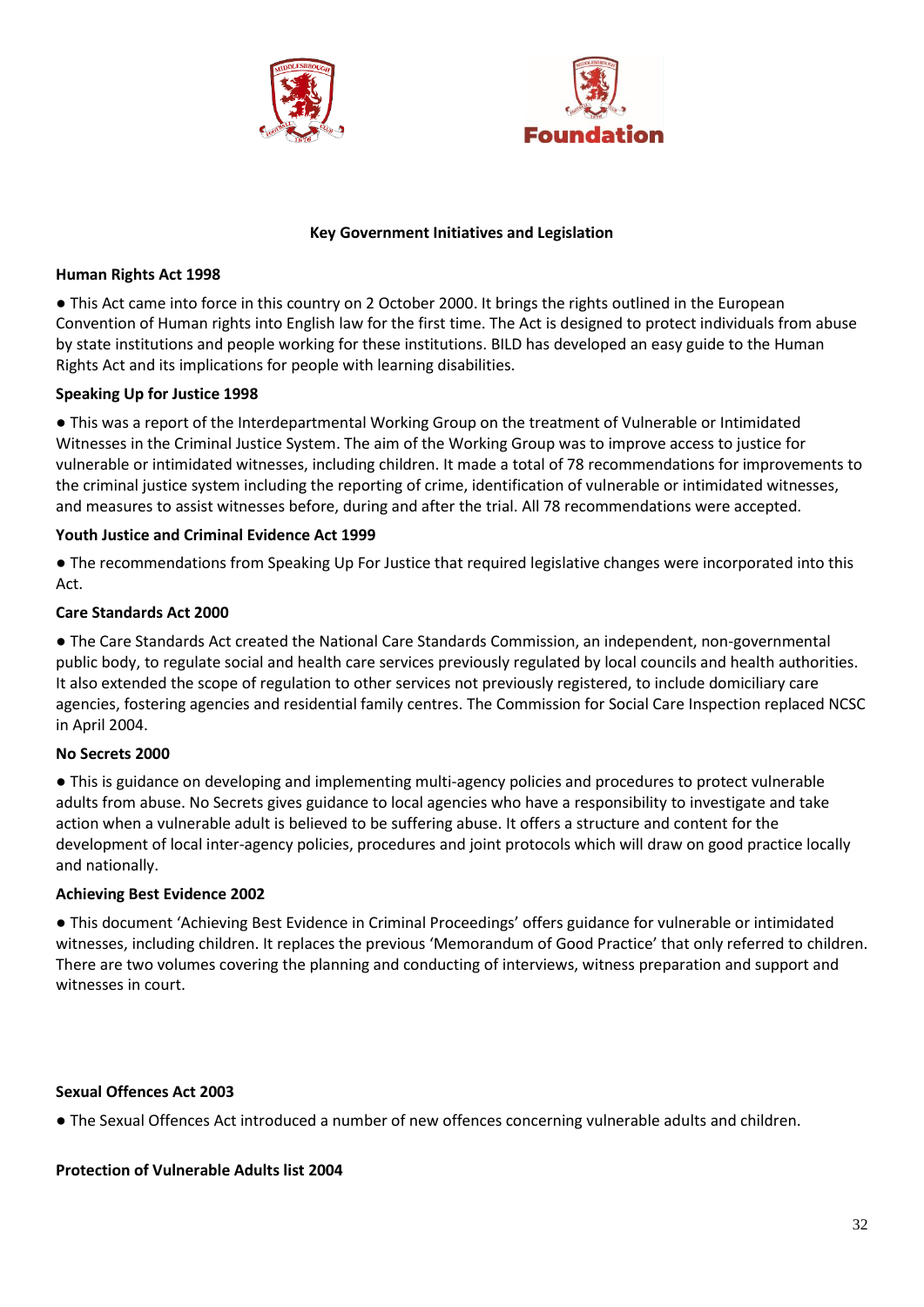



● The list was implemented in July 2004. Employers can now apply to place employees on the list that they deem to be unsuitable to work with vulnerable adults. There does not have to have been a criminal prosecution. The person has a right of appeal. It is a criminal offence to apply for a job working with vulnerable adults while on the list.

## **Mental Capacity Act 2005**

● Its general principle is that everybody has capacity unless it is proved otherwise, that they should be supported to make their own decisions, that anything done for or on behalf of people without capacity must be in their best interests and there should be least restrictive intervention.

## **The Care Act: safeguarding adults 2014**

• The Care Act 2014 sets out a clear legal framework for how local authorities and other parts of the system should protect adults at risk of abuse or neglect.

Local authorities have new safeguarding duties. They must:

**lead a multi-agency local adult safeguarding system** that seeks to prevent abuse and neglect and stop it quickly when it happens

**make enquiries, or request others to make them,** when they think an adult with care and support needs may be at risk of abuse or neglect and they need to find out what action may be needed

**establish Safeguarding Adults Boards**, including the local authority, NHS and police, which will develop, share and implement a joint safeguarding strategy

**carry out Safeguarding Adults Reviews** when someone with care and support needs dies as a result of neglect or abuse and there is a concern that the local authority or its partners could have done more to protect them

**arrange for an independent advocate** to represent and support a person who is the subject of a safeguarding enquiry or review, if required.

Any relevant person or organisation must provide information to the Safeguarding Adults Boards as requested.

### **APPENDIX III**

# **SAFEGUARDING ADULTS at Risk**

### STAFF AND VOLUNTEER REPORTING TOOLKIT

Name of adult: **Date of Birth: Gender: Ethnicity: Home address: Phone numbers:**

Please continue on a separate sheet if necessary.

NB: if information is unknown it is still crucial that you share the information that you do have.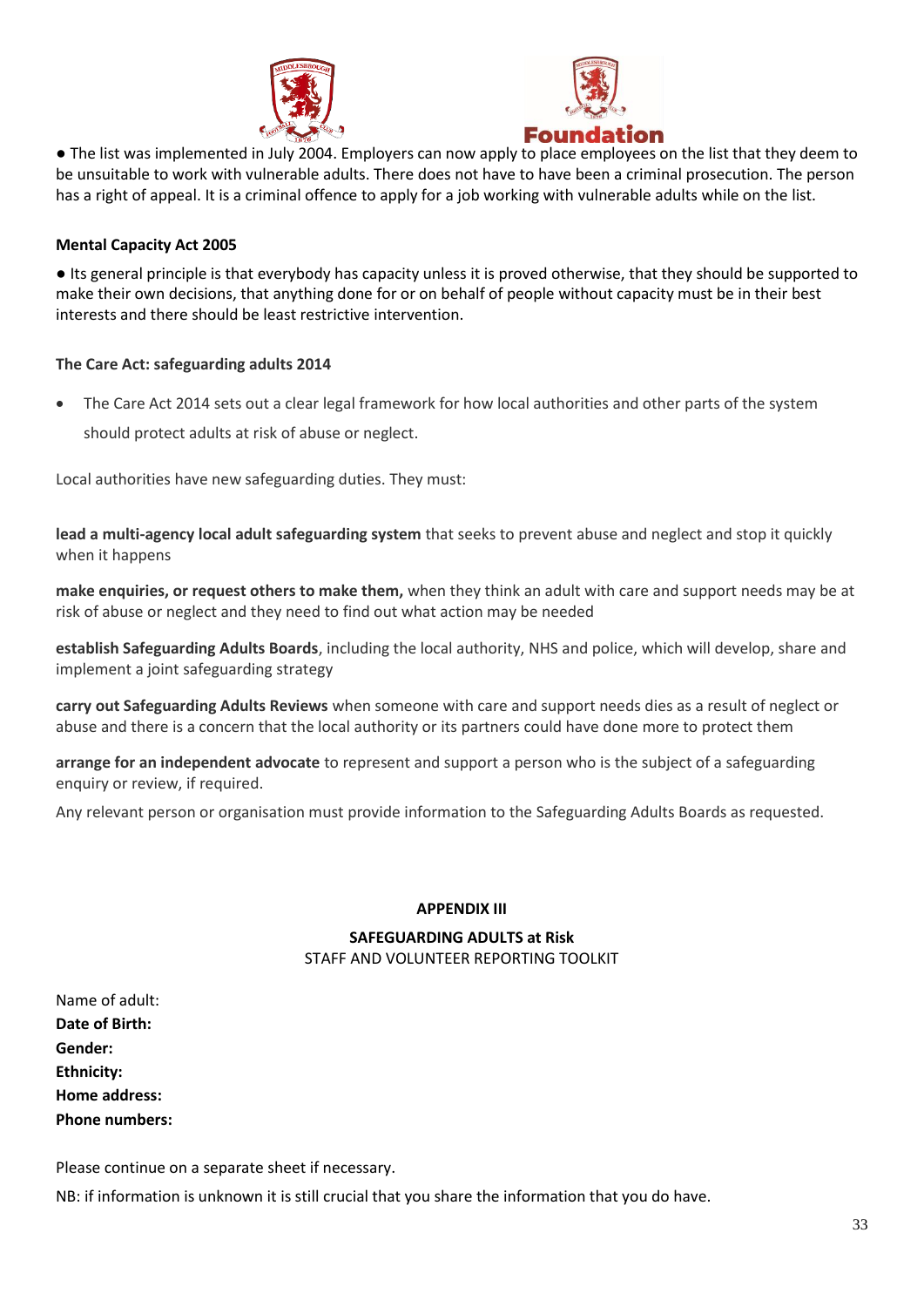



Adult's supports in the community, e.g. key-carer, agency, family *member, etc* 

GP name, address and phone number

What are the person's views about a referral being made?

Who is alleging/suspecting abuse?

Vulnerability of person & alleged perpetrator if known. Include *communication, understanding, capacity, physical disability, Learning Disability, any mental Health problems & relevant medical information* 

Description of what has given cause for concern, including dates, *times events and location*

Brief statement outlining any emergency action taken

Action taken

Brief statement outlining any emergency action taken.

#### **POLICY UPDATE**

This policy will be reviewed and updated in November 2021, or sooner, in the event of:

- 1. 4 weeks within a major safeguarding incident
- 2. When a brand-new activity or service involving contact with children and/or adults at risk is implemented
- 3. There is change in safeguarding legislation
- 4. A significant organisational change

### **Version Control**

.

- 1. This policy will be reviewed and updated at least every year by the owner, and more frequently if necessary.
- 2. This document will be available to Organisation Personnel on the Club IT network.
- 3. The following identifies all version changes.

| <b>Version</b> | <b>Date</b>       | <b>Reason for Update</b>                     | <b>Author</b>         |
|----------------|-------------------|----------------------------------------------|-----------------------|
| 0.8            | <b>July 2015</b>  | <b>Safeguarding Policy Update</b>            | Yvonne Ferguson       |
| 0.9            | September<br>2016 | Premier League Safeguarding Policy<br>Update | <b>Brian Robinson</b> |
| 1.0            | May 2017          | <b>Safeguarding Policy Update</b>            | <b>Brian Robinson</b> |
| 1.1            | May 2018          | <b>Safeguarding Policy Update</b>            | <b>Brian Robinson</b> |
| 1.2            | May 2018          | <b>Safeguarding Policy Update</b>            | <b>Brian Robinson</b> |
| 1.3            | <b>July 2018</b>  | Safeguarding Policy Update                   | <b>Brian Robinson</b> |
| 1.4            | Oct 2018          | <b>Safeguarding Policy Update</b>            | <b>Brian Robinson</b> |
| 1.5            | July/Aug<br>2019  | <b>Safeguarding Policy Update</b>            | <b>Brian Robinson</b> |
| 1.6            | Nov 2019          | Policy Update                                | <b>Brian Robinson</b> |
| 1.7            | Dec 2019          | Policy Update                                | <b>Brian Robinson</b> |
| 1.8            | Feb 2020          | Policy Update                                | <b>Brian Robinson</b> |

| 1.9 March 2020    | Policy Update | Brian Robinson              |
|-------------------|---------------|-----------------------------|
| 1.10 October 2020 | Policy Update | <b>Brian Robinson/Legal</b> |